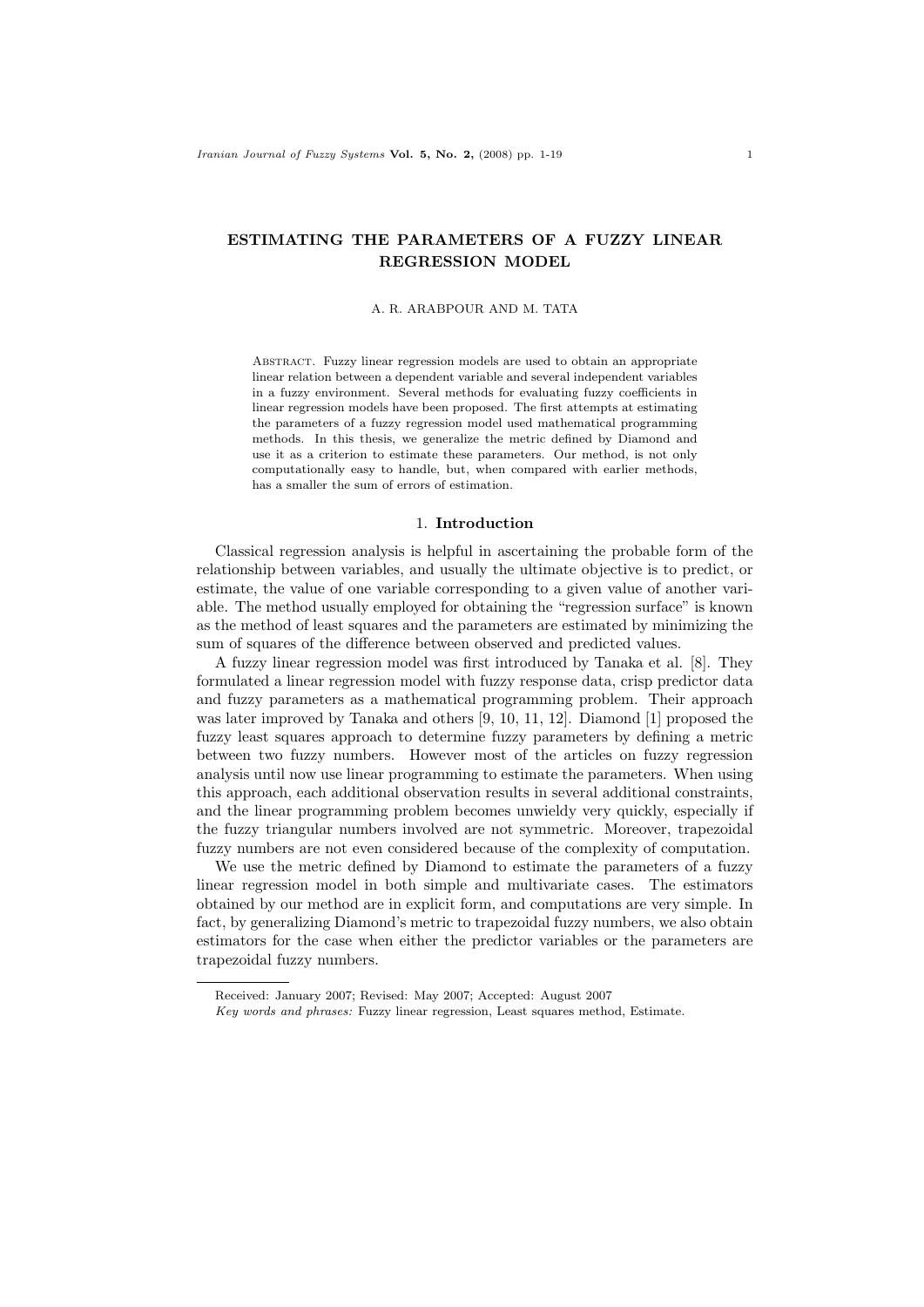

FIGURE 1. Triangular fuzzy number.

This paper is organized as follows: in Section 2 we recall the definition of distance between two triangular fuzzy numbers as given by Diamond [1] and generalize it to trapezoidal fuzzy numbers. In Section 3 we estimate the parameters of several fuzzy regression models and compare our estimations with those previously in Section 4. Finally, Section 5 provides a conclusion.

# 2. A Fuzzy Topology

2.1. Preliminaries and Definitions. Let  $\mathcal{F}(\mathbb{R})$  denote the set of normalized fuzzy numbers: that is, the set of upper semicontinuous convex functions  $\tilde{X}$ :  $\mathbb{R} \longrightarrow [0,1]$  such that  $\{x \in \mathbb{R} : \tilde{X}(x) = 1\}$  is nonempty. Denote the set of fuzzy numbers with compact  $\alpha$ -level sets  $\tilde{X}_{\alpha}$ , for  $\alpha > 0$ , by  $\mathcal{F}_c(\mathbb{R})$ . Now define a metric  $d^*$  on  $\mathcal{F}_c(\mathbb{R})$  by  $d^*(\tilde{X}, \tilde{Y}) = \sup_{\alpha>0} d_H(X_\alpha, Y_\alpha)$ , where the Hausdorff metric  $d_H$  is given by

$$
d_H(A, B) = \max(\sup_{a \in A} \inf_{b \in B} ||a - b||, \sup_{b \in B} \inf_{a \in A} ||a - b||). \tag{1}
$$

The metric space  $(\mathcal{F}_c(\mathbb{R}), d^*)$  is complete [6].

In the usual notation if  $\tilde{A}$  is triangular, we write  $\tilde{A} = (a_l, a_m, a_r)$ , where  $a_m$  is the center, and  $a_l$  and  $a_r$  are respectively the left and right points of the triangular fuzzy number  $\tilde{A}$  (Figure 1). Also if  $\tilde{A}$  is trapezoidal, we write  $\tilde{A} = (a_l, a_m, a_u, a_r)$ , where  $a_l$  and  $a_r$  are the left and right "end" points of the corresponding trapezoid, and  $a_m$  and  $a_u$  are the left and right "middle" points (Figure 2). If  $a_m = a_u$ ,  $\tilde{A}$ reduces to the triangular fuzzy number  $(a_l, a_m, a_r)$ .

Let  $\mathcal{T}(\mathbb{R})$  denote the set of trapezoidal fuzzy numbers, and  $\mathcal{P}(\mathbb{R})$  be the subspace of  $\mathcal{T}(\mathbb{R})$  all of whose elements have nonnegative support: that is, for each  $\tilde{A} =$  $(a_l, a_m, a_u, a_r), a_l > 0$ . Then  $\mathcal{P}(\mathbb{R})$  is a cone in  $\mathcal{T}(\mathbb{R})$  and is a closed convex subset of  $\mathcal{T}(\mathbb{R})$ .

It may be shown [1] that for two triangular fuzzy numbers  $\tilde{A}_1 = (a_{1l}, a_{1m}, a_{1r})$ and  $\tilde{A}_2 = (a_{2l}, a_{2m}, a_{2r})$ , using a suitable norm, (1) reduces to  $d(\tilde{A}_1, \tilde{A}_2)$ , where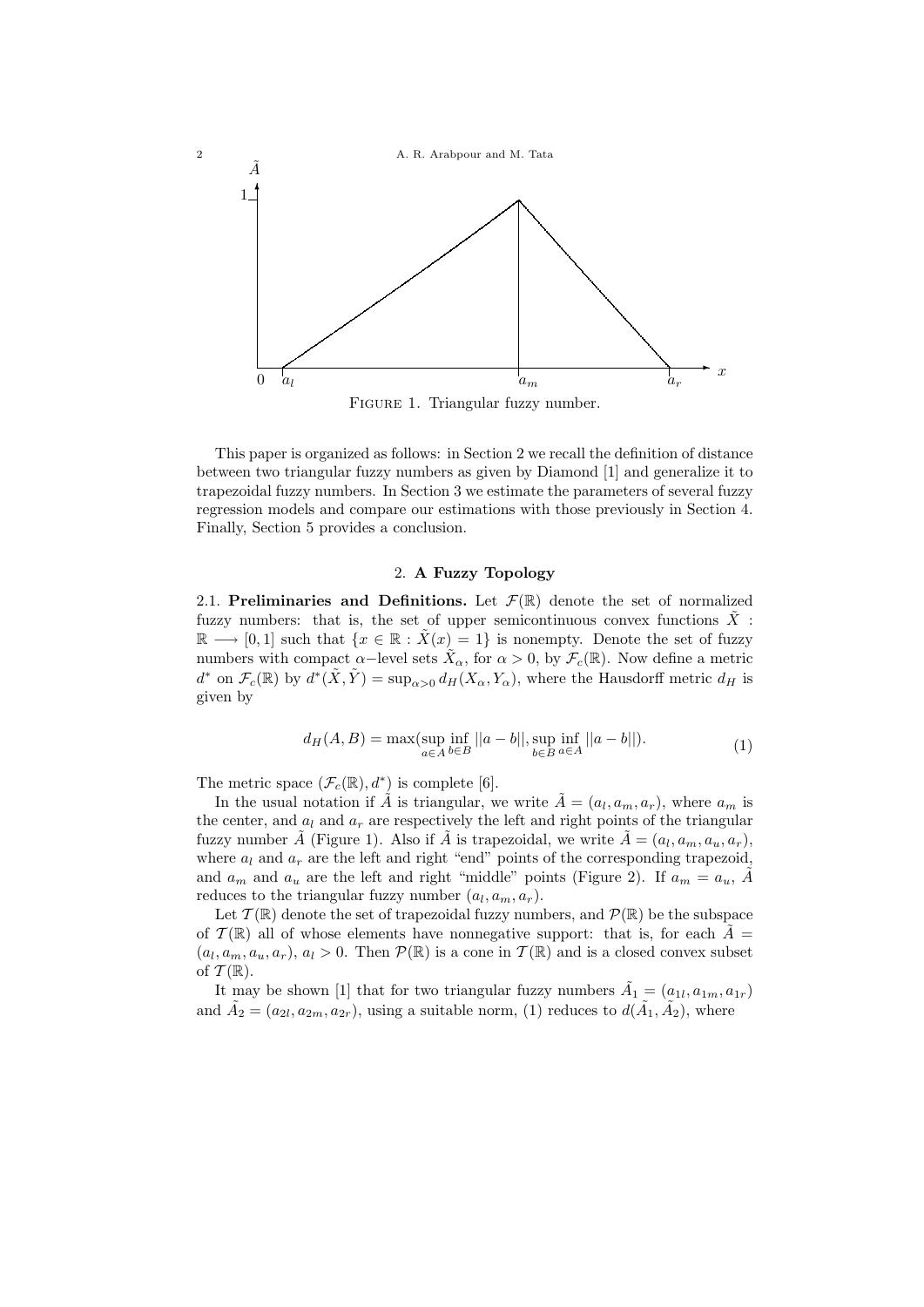

Figure 2. Trapezoidal fuzzy number.

$$
d^{2}(\tilde{A}_{1}, \tilde{A}_{2}) = (a_{1l} - a_{2l})^{2} + (a_{1m} - a_{2m})^{2} + (a_{1r} - a_{2r})^{2}.
$$
 (2)

It is obvious that this distance satisfies the usual distance properties i.e.:

- $d(\tilde{A}_1, \tilde{A}_2) \geqslant 0,$
- $d(\tilde{A}_1, \tilde{A}_2) = 0 \iff \tilde{A}_1 = \tilde{A}_2$ , (i.e.,  $a_{1l} = a_{2l}$ ,  $a_{1m} = a_{2m}$  and  $a_{1r} = a_{2r}$ ), •  $d(\tilde{A}_1, \tilde{A}_2) \leq d(\tilde{A}_1, \tilde{A}_3) + d(\tilde{A}_3, \tilde{A}_2).$

We may generalize this definition of distance between two trapezoidal fuzzy numbers  $\tilde{A}_1 = (a_{1l}, a_{1m}, a_{1u}, a_{1r})$  and  $\tilde{A}_2 = (a_{2l}, a_{2m}, a_{2u}, a_{2r})$ , as follows:

$$
d^{2}(\tilde{A}_{1}, \tilde{A}_{2}) = (a_{1l} - a_{2l})^{2} + 0.5(a_{1m} - a_{2m})^{2} + 0.5(a_{1u} - a_{2u})^{2} + (a_{1r} - a_{2r})^{2}.
$$
\n(3)

Note that if  $a_{1m} = a_{1u}$  and  $a_{2m} = a_{2u}$ , i.e. if both numbers are triangular, this distance reduces to (2.1).

2.2. Existence of Minimizing Fuzzy Numbers. Let  $V$  be a cone in  $\mathcal{P}(\mathbb{R})$ , and let  $\tilde{X} = (x_l, x_m, x_u, x_r) \in \mathcal{P}(\mathbb{R})$ . Write the elements of  $\mathcal{V}$  as  $\tilde{V} = (v_l, v_m, v_u, v_r)$ . Then the supports of  $\tilde{X}$  and  $\tilde{V}$  are closed intervals  $[x_l, x_r]$  and  $[v_l, v_r]$ , respectively. If there exists a trapezoidal fuzzy numbers  $\tilde{V}_0 \in \mathcal{V}$  such that for every  $\tilde{V} \in \mathcal{V}$ ,

$$
(v_{0l} - v_l)(x_l - v_{0l}) + (v_{0r} - v_r)(x_r - v_{0r})
$$
  
+ 0.5(v\_{0m} - v\_m)(x\_m - v\_{0m}) + 0.5(v\_{0u} - v\_u)(x\_u - v\_{0u}) \ge 0, (4)

then  $\tilde{X}$  is said to be  $\tilde{V}_0$ -orthogonal to  $\mathcal{V}$ .

**Theorem 2.1.** Let V be a closed cone in  $\mathcal{P}(\mathbb{R})$ . For any  $\tilde{X}$  in  $\mathcal{P}(\mathbb{R})$ , there is a unique trapezoidal fuzzy number  $V_0$  in V, such that  $d(\tilde{X}, \tilde{V}_0) \le d(\tilde{X}, \tilde{V})$  for all V in V. A necessary and sufficient condition for  $\tilde{V}_0$  to be the unique minimizing fuzzy number in  $V$  is that  $\tilde{X}$  is  $\tilde{V}_0$  – orthogonal to  $V$ .

The following two lemmas facilitate the proof of Theorem 2.1.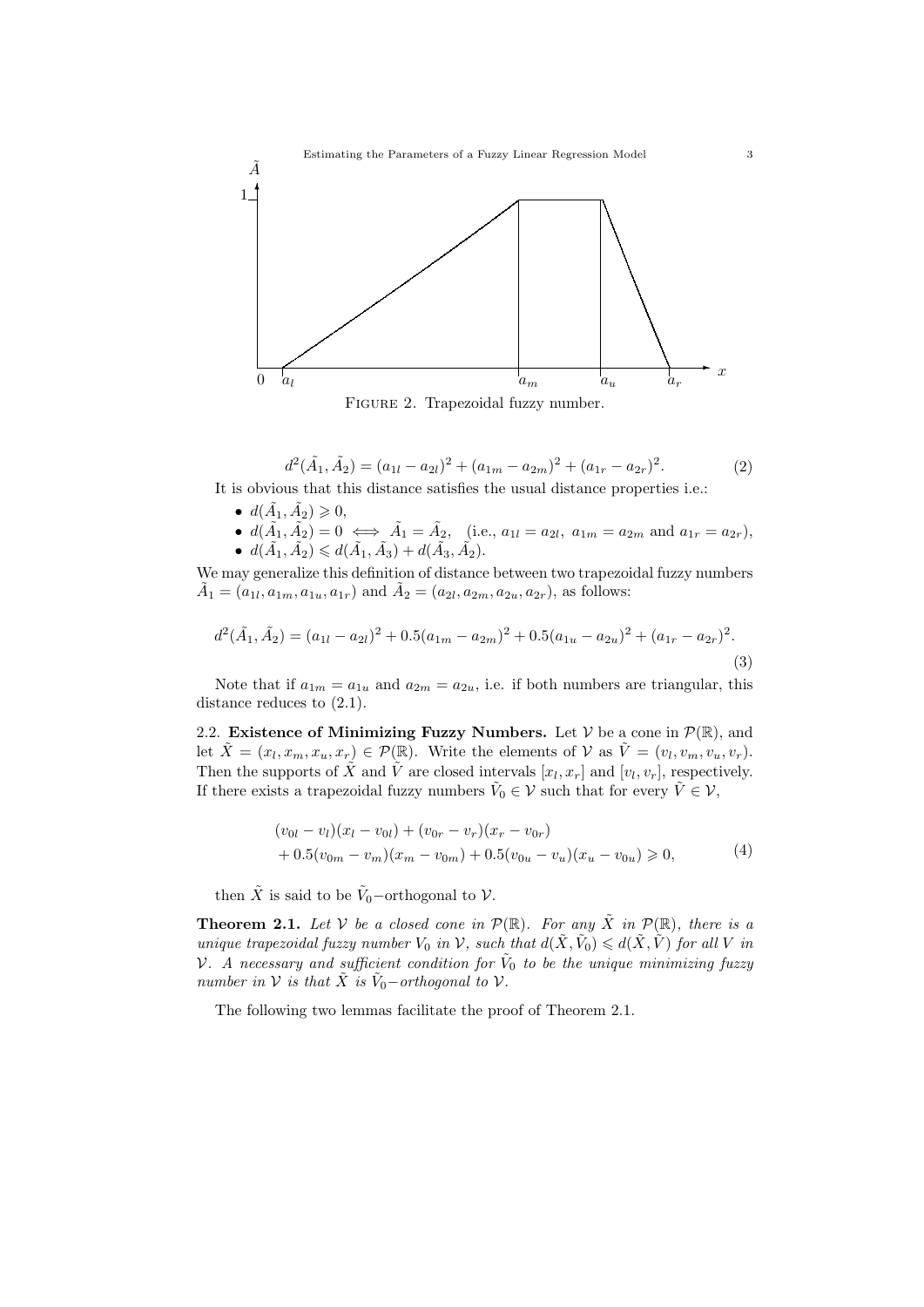**Lemma 2.2.** For  $\tilde{A}, \tilde{B}$  in  $\mathcal{T}(\mathbb{R})$  and the metric defined in (3) we have

$$
d^{2}(\tilde{A}, \tilde{B}) = 2d^{2}(\tilde{A}, \tilde{X}) + 2d^{2}(\tilde{X}, \tilde{B}) - 4d^{2}(\tilde{X}, \frac{\tilde{A} + \tilde{B}}{2})
$$

Proof. The proof follows immediately from the identity:

$$
(a-b)^2 = 2(a-x)^2 + 2(b-x)^2 - 4(x - \frac{a+b}{2})^2, \quad a, b, x \in \mathbb{R}.
$$

**Lemma 2.3.** Let  $V$  be a closed cone in  $\mathcal{P}(\mathbb{R})$ , and  $\tilde{X}$  an arbitrary element of  $\mathcal{P}(\mathbb{R})$ . If there is an element  $\tilde{V}_0$  in  $\cal V$  such that  $d(\tilde{X}, \tilde{V}_0) \leq d(\tilde{X}, \tilde{V})$  for all  $\tilde{V}$  in  $\cal V$ , then  $\tilde{V}_0$ is unique. A necessary and sufficient condition for  $V_0$  to be a unique minimizing fuzzy number in  $\mathcal V$  is that  $\tilde X$  is  $\tilde V_0$ –orthogonal to  $\mathcal V$ .

Proof. prove sufficiency:

If (4) is satisfied for all 
$$
\tilde{V}
$$
 in  $\mathcal{V}$ , and  $\tilde{V}$  is any element in  $\mathcal{V}$  distinct from  $\tilde{V}_0$ , then

$$
d^{2}(\tilde{X}, \tilde{V}) = (x_{l} - v_{l})^{2} + 0.5(x_{m} - v_{m})^{2} + 0.5(x_{u} - v_{u})^{2} + (x_{r} - v_{r})^{2}
$$
  
=  $(x_{l} - v_{0l} + v_{0l} - v_{l})^{2} + 0.5(x_{m} - v_{0m} + v_{0m} - v_{m})^{2}$   
+  $0.5(x_{u} - v_{0u} + v_{0u} - v_{u})^{2} + (x_{r} - v_{0r} + v_{0r} - v_{r})^{2}$   
=  $(x_{l} - v_{0l})^{2} + 0.5(x_{m} - v_{0m})^{2} + 0.5(x_{u} - v_{0u})^{2} + (x_{r} - v_{0r})^{2}$   
+  $(v_{l} - v_{0l})^{2} + 0.5(v_{m} - v_{0m})^{2} + 0.5(v_{u} - v_{0u})^{2} + (v_{r} - v_{0r})^{2}$   
+  $(v_{0l} - v_{l})(x_{l} - v_{0l}) + (v_{0r} - v_{r})(x_{r} - v_{0r})$   
+  $0.5(v_{0m} - v_{m})(x_{m} - v_{0m}) + 0.5(v_{0u} - v_{u})(x_{u} - v_{0u}),$ 

therefore

$$
d^{2}(\tilde{X}, \tilde{V}) = d^{2}(\tilde{X}, \tilde{V}_{0}) + d^{2}(\tilde{V}, \tilde{V}_{0})
$$
  
+ 2{(v<sub>0l</sub> - v<sub>l</sub>)(x<sub>l</sub> - v<sub>0l</sub>) + (v<sub>0r</sub> - v<sub>r</sub>)(x<sub>r</sub> - v<sub>0r</sub>)  
+ 0.5(v<sub>0m</sub> - v<sub>m</sub>)(x<sub>m</sub> - v<sub>0m</sub>) + 0.5(v<sub>0u</sub> - v<sub>u</sub>)(x<sub>u</sub> - v<sub>0u</sub>)},

and by (4), since  $d^2(\tilde{V}, \tilde{V}_0) > 0$ , we see that for  $\tilde{V} \neq \tilde{V}_0$ ,  $d^2(\tilde{X}, \tilde{V}_0) < d^2(\tilde{X}, \tilde{V})$ . To prove necessity, suppose that for some  $\tilde{V}$  in  $\mathcal V$ 

$$
(v_{0l} - v_l)(x_l - v_{0l}) + (v_{0r} - v_r)(x_r - v_{0r})
$$
  
+ 0.5 $(v_{0m} - v_m)(x_m - v_{0m}) + 0.5(v_{0u} - v_u)(x_u - v_{0u}) = -\lambda$ , 0 < \lambda < 1.

Without loss of generality, suppose that  $d(\tilde{V}, \tilde{V}_0) = 1$ . Consider  $\tilde{V}_1 = (1 - \lambda)\tilde{V}_0 + \lambda \tilde{V}$ , which is in  $V$  by convexity. We now have

$$
d^{2}(\tilde{X}, \tilde{V}_{1}) = d^{2}(\tilde{X}, \tilde{V}_{0}) + \lambda^{2} d^{2}(\tilde{V}, \tilde{V}_{0}) + 2\lambda \{ (v_{0l} - v_{l})(x_{l} - v_{0l}) + (v_{0r} - v_{r})(x_{r} - v_{0r}) + 0.5(v_{0m} - v_{m})(x_{m} - v_{0m}) + 0.5(v_{0u} - v_{u})(x_{u} - v_{0u}) \},
$$

therefore

$$
d^2(\tilde{X}, \tilde{V}_1) = d^2(\tilde{X}, \tilde{V}_0) - \lambda^2
$$

,

and  $\tilde{V}_0$  is not a minimizing element of  $V$ .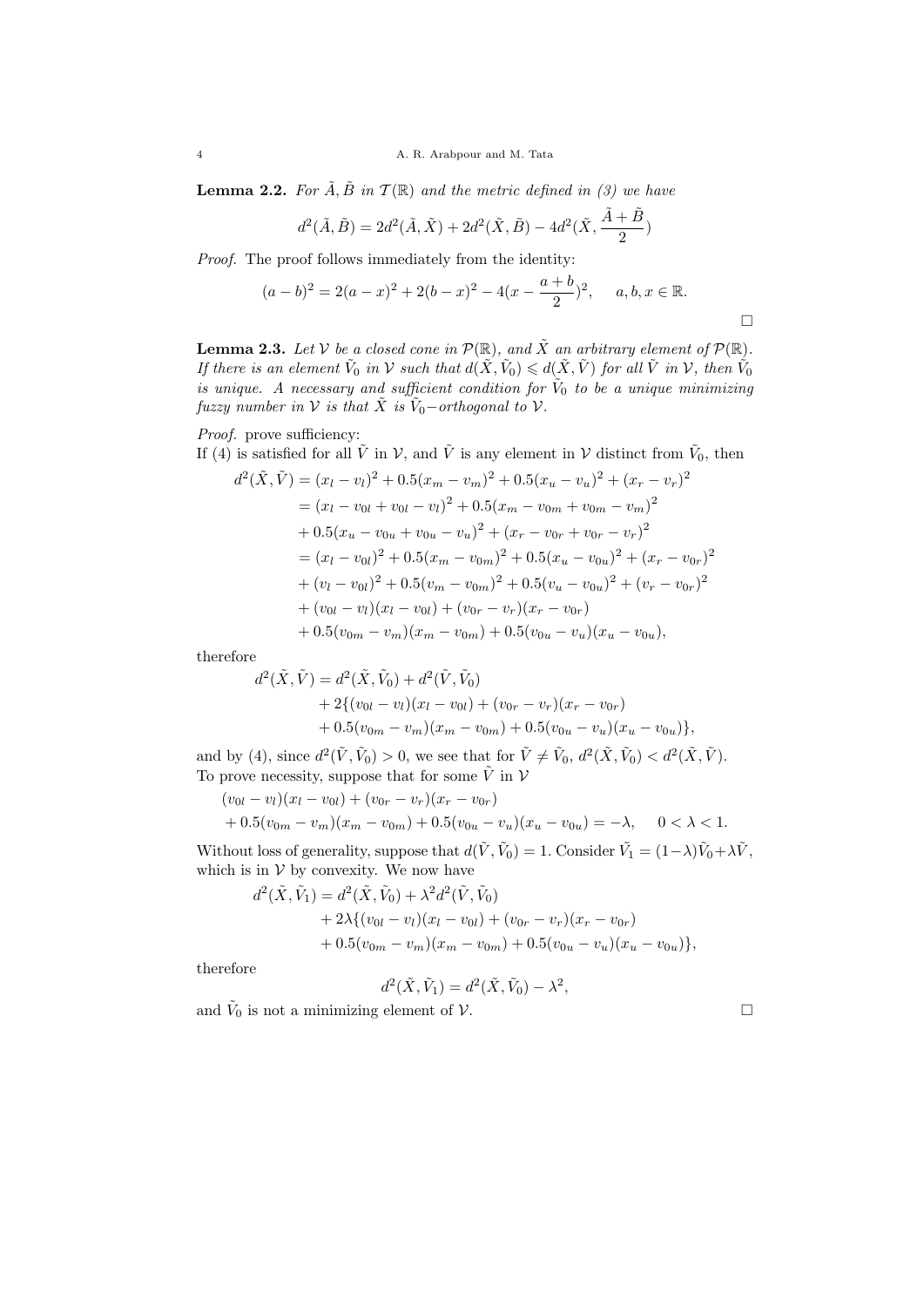Proof. We prove the Theorem 2.1 by using Lemma 2.2 and 2.3. Uniqueness and the sufficiency of  $\tilde{V}_0$ -orthogonality follows from Lemma 2.3. It remains to show the existence of  $\tilde{V}_0$ . If  $\tilde{X}$  is in  $\mathcal V$  there is nothing to prove. Now assume  $\tilde{X}$  is not in V, and let  $\delta = \inf \{ d(\tilde{X}, \tilde{V}) : \tilde{V} \in \mathcal{V} \}$ . Let  $\tilde{V}_i$  be a sequence of trapezoidal fuzzy numbers in  $V$  such that  $d(\tilde{X}, \tilde{V}_i) \longrightarrow \delta$ . By Lemma 2.2,

$$
d^{2}(\tilde{V}_{i}, \tilde{V}_{j}) = 2d^{2}(\tilde{V}_{i}, \tilde{X}) + 2d^{2}(\tilde{X}, \tilde{V}_{j}) - 4d^{2}(\tilde{X}, \frac{\tilde{V}_{i} + \tilde{V}_{j}}{2}).
$$

For all  $i, j$ ,  $\frac{\tilde{V}_i + \tilde{V}_j}{2}$  is in V because the cone V is convex. Thus  $d(\tilde{X}, \frac{\tilde{V}_i + \tilde{V}_j}{2}) \ge \delta$  and

$$
d^2(\tilde{V}_i, \tilde{V}_j) \leq 2d^2(\tilde{V}_i, \tilde{X}) + 2d^2(\tilde{X}, \tilde{V}_j) - 4\delta^2,
$$

so  $d^2(\tilde{V}_i, \tilde{V}_j) \longrightarrow 0$  as  $i, j \longrightarrow \infty$ . Therefore  $\{\tilde{V}_i\}$  is a Cauchy sequence, and since  $\mathcal{T}(\mathbb{R})$  is complete and  $\mathcal V$  is closed,  $\tilde{V}_0 = \lim \tilde{V}_i$  is in  $\mathcal V$ .

Corollary 2.4. Let n be a positive integer, and suppose that  $V$  is a closed cone in  $\mathcal{P}(\mathbb{R})^n$ . Denote by  $d_n$  the metric on  $\mathcal{P}(\mathbb{R})^n$  defined by

$$
d_n^2(\tilde{\mathbf{V}}, \tilde{\mathbf{W}}) = \sum_{i=1}^n d^2(\tilde{V}_i, \tilde{W}_i), \quad \tilde{\mathbf{V}}, \tilde{\mathbf{W}} \in \mathcal{P}(\mathbb{R})^n,
$$

where  $\tilde{V}_i, \tilde{W}_i \in \mathcal{P}(\mathbb{R}), i = 1, 2, ..., n$ , are the components of  $\tilde{V}, \tilde{W}$ . Then for any  $\tilde{X}$ in  $\mathcal{P}(\mathbb{R})^n$  there is a unique n–vector  $\tilde{\mathbf{V}}_0$  in V such that  $d_n(\tilde{\mathbf{X}}, \tilde{\mathbf{V}}_0) \leq d_n(\tilde{\mathbf{X}}, \tilde{\mathbf{V}})$  for all  $\tilde{V}$  in  $V$ .

*Proof.* The parallelogram-like law of Lemma 2.2 extends to  $d_n$ , so the existence of  $\tilde{V}_0$  follows from Theorem 2.1. Uniqueness comes from a similar argument to that of Lemma 2.3.  $\Box$ 

### 3. Fuzzy Regression Models

The functional form of the classical simple linear regression model is as follows:

$$
Y = \beta_0 + \beta_1 x + \varepsilon,\tag{5}
$$

where Y is the observed response variable, x is the predictor variable,  $\beta_0$  and  $\beta_1$ are unknown parameters and  $\varepsilon$  is the error term. Hence for *n* pairs of observations  $(y_i, x_i)$  we have:

$$
y_i = \beta_0 + \beta_1 x_i + \varepsilon_i, \qquad i = 1, 2, ..., n.
$$

The least squares estimators of  $\beta_0$  and  $\beta_1$  denoted by  $\hat{\beta}_0$  and  $\hat{\beta}_1$  respectively, minimize the sum of the squared errors  $S(\beta_0, \beta_1) = \sum_{i=1}^n (y_i - \beta_0 - \beta_1 x_i)^2$ , and are as follows:

$$
\hat{\beta}_1 = \frac{\sum_{i=1}^n x_i y_i - n \bar{x} \bar{y}}{\sum_{i=1}^n x_i^2 - n \bar{x}^2}, \quad \text{and} \quad \hat{\beta}_0 = \bar{y} - \hat{\beta}_1 \bar{x}
$$
 (6)

In some cases we may need to consider that the relationship expressed in (5) may be fuzzy. We shall first consider the case where the predictor variable is fuzzy, but the parameters are crisp, then the case of a crisp predictor and fuzzy parameters and finally the case of a fuzzy predictor and fuzzy parameters. The observed responses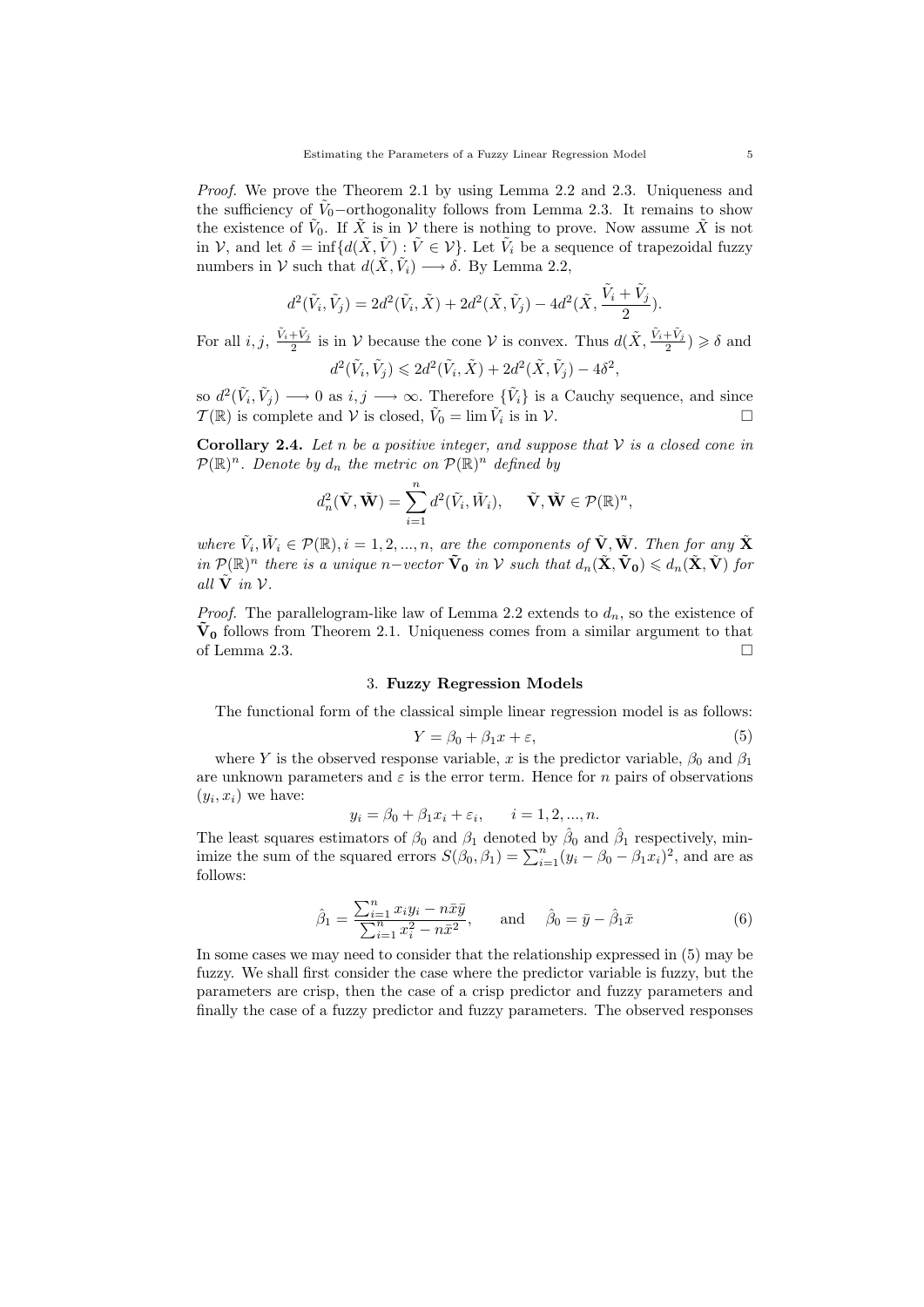in all cases are naturally fuzzy, and satisfy the fuzzy equations below: Case 1:

$$
\tilde{y}_i = \beta_0 + \beta_1 \tilde{x}_i + \tilde{\varepsilon}_i, \qquad i = 1, 2, ..., n,
$$
\n
$$
(7)
$$

Case 2:

$$
\tilde{y}_i = \tilde{\beta}_0 + \tilde{\beta}_1 x_i + \tilde{\varepsilon}_i, \qquad i = 1, 2, ..., n,
$$
\n(8)

Case 3:

$$
\tilde{y}_i = \tilde{\beta}_0 + \tilde{\beta}_1 \tilde{x}_i + \tilde{\varepsilon}_i, \qquad i = 1, 2, ..., n,
$$
\n(9)

where  $\tilde{y}_i$ 's are the fuzzy responses. In (7), the parameters  $\beta_0$  and  $\beta_1$  are crisp and the  $\tilde{x}_i$ 's are fuzzy, whereas in (8), the parameters  $\tilde{\beta}_0$  and  $\tilde{\beta}_1$  are fuzzy but the  $x_i$ 's are crisp. In (9), the predictors and parameters are all fuzzy.

For a linear regression model, if  $\hat{\beta}_0$  and  $\hat{\beta}_1$  are respectively the estimates of the parameters  $\beta_0$  and  $\beta_1$ , then the predicted value of y when  $x = x_0$  is:

$$
\hat{y}_0 = \hat{\beta}_0 + \hat{\beta}_1 x_0.
$$

In all cases we shall obtain  $\beta_0$  and  $\beta_1$  which minimize the sum of squared distances  $\sum_{i=1}^{n} d^2(y_i, \hat{y}_i)$ . In general, we write:

$$
S(\beta_0, \beta_1) = \sum_{i=1}^n d^2(y_i, \beta_0 + \beta_1 x_i),
$$

where  $x_i$ ,  $\beta_0$  and  $\beta_1$  may be fuzzy or crisp, depending on the model. In what follows, we use (2) and (3) to estimate the unknown parameters  $\beta_0$  and  $\beta_1$ of the fuzzy regression models.

3.1. The Triangular Case. In this section we estimate the parameters of models (7)-(9) when the predictor or unknown parameters are triangular fuzzy numbers.

3.1.1. Crisp Parameters and Fuzzy Predictor. To estimate  $\beta_0$  and  $\beta_1$  in model (7), we write  $\tilde{y}_i = (y_{il}, y_{im}, y_{ir})$  and  $\tilde{x}_i = (x_{il}, x_{im}, x_{ir})$ , where for  $i =$ 1, 2, ..., n,  $x_{im}$ ,  $x_{il}$  and  $x_{ir}$  are known. Two cases arise according as  $\beta_1 \geq 0$  or  $\beta_1$  < 0. We estimate  $\beta_0$  and  $\beta_1$  in the first case as follows:

By the arithmetic of triangular fuzzy numbers,  $\beta_0 + \beta_1 \tilde{x}_i$  is the triangular fuzzy number  $(\beta_0 + \beta_1 x_{il}, \beta_0 + \beta_1 x_{im}, \beta_0 + \beta_1 x_{ir})$ . Hence we have:

$$
S^{+}(\beta_{0}, \beta_{1}) = \sum_{i=1}^{n} d^{2}(\tilde{y}_{i}, \beta_{0} + \beta_{1}\tilde{x}_{i})
$$
  
= 
$$
\sum_{i=1}^{n} [(y_{im} - \beta_{0} - \beta_{1}x_{im})^{2} + (y_{il} - \beta_{0} - \beta_{1}x_{il})^{2}
$$
  
+ 
$$
(y_{ir} - \beta_{0} - \beta_{1}x_{ir})^{2}].
$$
 (10)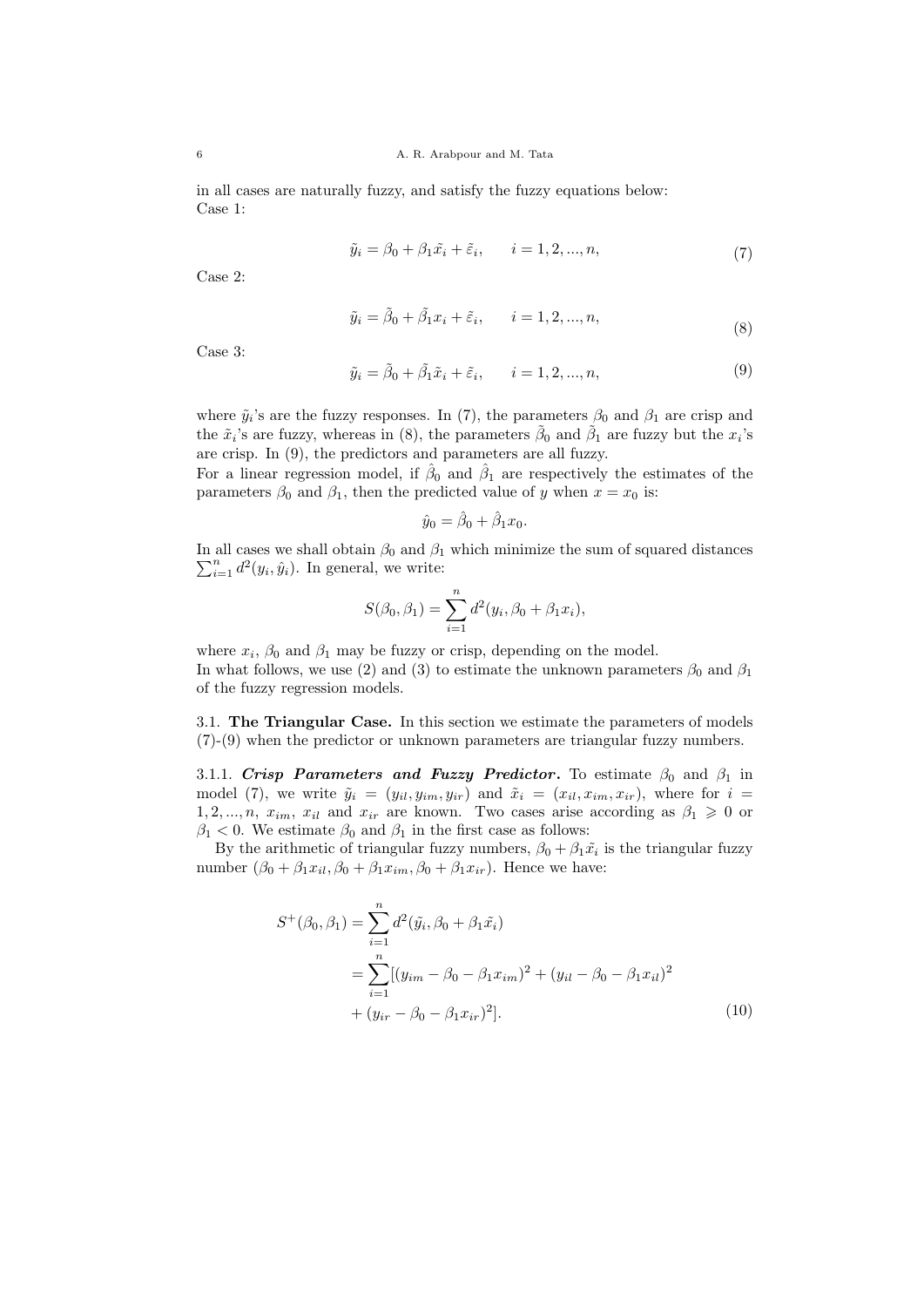Differentiating with respect to  $\beta_0$  and  $\beta_1$  we obtain the estimates of  $\beta_0$  and  $\beta_1$ denoted by  $\hat{\beta}_0^+$  and  $\hat{\beta}_1^+$  respectively, as follows:

$$
\hat{\beta}_1^+ = \frac{\sum_{i=1}^n (x_{il}y_{il} + x_{im}y_{im} + x_{ir}y_{ir}) - 3n\bar{x}\bar{y}}{\sum_{i=1}^n (x_{il}^2 + x_{im}^2 + x_{ir}^2) - 3n\bar{x}^2},\tag{11}
$$

and

$$
\hat{\beta}_0^+ = \bar{y} - \hat{\beta}_1^+ \bar{x}.\tag{12}
$$

where  $\bar{y} = \frac{\sum_{i=1}^{n} (y_{il} + y_{im} + y_{ir})}{3n}$  and  $\bar{x} = \frac{\sum_{i=1}^{n} (x_{il} + x_{im} + x_{ir})}{3n}$ .

Similarly for the case when  $\beta_1 < 0$  we have:

$$
S^{-}(\beta_0, \beta_1) = \sum_{i=1}^{n} d^2(\tilde{y}_i, \beta_0 + \beta_1 \tilde{x}_i)
$$
  
= 
$$
\sum_{i=1}^{n} [(y_{im} - \beta_0 - \beta_1 x_{im})^2 + (y_{il} - \beta_0 - \beta_1 x_{ir})^2
$$
  
+ 
$$
(y_{ir} - \beta_0 - \beta_1 x_{il})^2].
$$
 (13)

Again, differentiating with respect to  $\beta_0$  and  $\beta_1$  we obtain:

$$
\hat{\beta}_1^- = \frac{\sum_{i=1}^n (x_{ir}y_{il} + x_{im}y_{im} + x_{il}y_{ir}) - 3n\bar{x}\bar{y}}{\sum_{i=1}^n (x_{il}^2 + x_{im}^2 + x_{ir}^2) - 3n\bar{x}^2},\tag{14}
$$

and

$$
\hat{\beta}_0^- = \bar{y} - \hat{\beta}_1^- \bar{x}.\tag{15}
$$

**Definition 3.1.** The fuzzy data set  $\tilde{y}_i = (y_{il}, y_{im}, y_{ir})$  and  $\tilde{x}_i = (x_{il}, x_{im}, x_{ir})$ , for  $i = 1, 2, ..., n$ , is said to be tight if either  $\hat{\beta}_1^- \geqslant 0$  or  $\hat{\beta}_1^+ \leqslant 0$ . If  $\hat{\beta}_1^- \geqslant 0$  the data set is said to be tight positive; if  $\hat{\beta}_1^+ \leq 0$ , tight negative [1].

Diamond [1] shows that  $\hat{\beta}_1^+ \geq \hat{\beta}_1^-$  and the estimators of the parameters in model (7) are unique if the nondegenerate fuzzy data set (not all observations in a data set are made at the same datum) is tight. If the data set is tight positive, the least-squares estimators of parameters  $\beta_0$  and  $\beta_1$  in model (7) are given by (11) and  $(12)$ , and if tight negative, by  $(14)$  and  $(15)$ .

In what follows we assume tightness. If a data set is not tight, either  $\beta_1$  is close to zero or there is no linear trend, and neither of these cases are of interest to us.

**Remark 3.2.** We note that in the case of classical regression  $x_{il} = x_{im} = x_{ir}$  and  $y_{il} = y_{im} = y_{ir}$  the estimates  $(3.1.1)-(3.1.1)$  or  $(3.1.1)-(3.1.1)$  reduce to  $(3)$ . This is not true of estimates obtained by using linear programming [4, 3, 5, 7, 8, 10].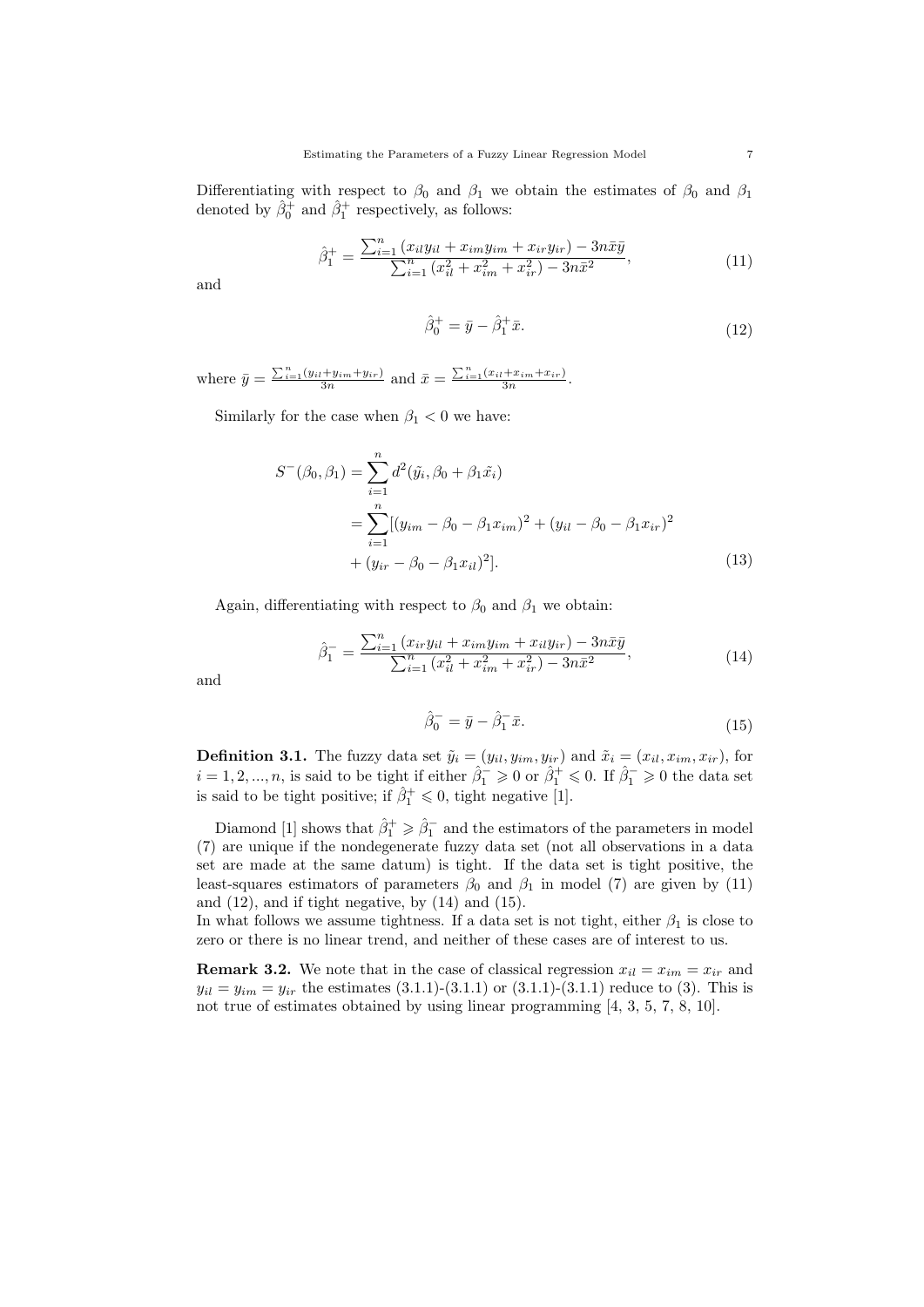3.1.2. Fuzzy Parameters and Crisp Predictor. In model (8) suppose  $\tilde{\beta}_0$  and  $\tilde{\beta}_1$  are triangular fuzzy numbers as follows:

 $\tilde{\beta}_0 = (\beta_{0l}, \beta_{0m}, \beta_{0r})$  and  $\tilde{\beta}_1 = (\beta_{1l}, \beta_{1m}, \beta_{1r}).$ Therefore, if  $x_i \geq 0$  then  $\tilde{\beta}_0 + \tilde{\beta}_1 x_i$  is the triangular fuzzy number

 $(\beta_{0l} + \beta_{1l}x_i, \beta_{0m} + \beta_{1m}x_i, \beta_{0r} + \beta_{1r}x_i)$ 

If  $x_i < 0$  then  $\tilde{\beta}_0 + \tilde{\beta}_1 x_i$  is the triangular fuzzy number

 $(\beta_{0l} + \beta_{1r}x_i, \beta_{0m} + \beta_{1m}x_i, \beta_{0r} + \beta_{1l}x_i).$ 

We first suppose  $x_i \geqslant 0$ , for  $i = 1, 2, ..., n$ . To find an estimate for  $\tilde{\beta}_0$  and  $\tilde{\beta}_1$  for model (8) we again minimize the following sum of squared distances:

$$
S(\beta_0, \beta_1) = \sum_{i=1}^n d^2(\tilde{y}_i, \tilde{\beta}_0 + \tilde{\beta}_1 x_i)
$$
  
= 
$$
\sum_{i=1}^n [(y_{im} - \beta_{0m} - \beta_{1m} x_i)^2 + (y_{il} - \beta_{0l} - \beta_{1l} x_i)^2
$$
  
+ 
$$
(y_{ir} - \beta_{0r} - \beta_{1r} x_i)^2]
$$
 (16)

Differentiating with respect to  $\beta_{0l}$ ,  $\beta_{0m}$ ,  $\beta_{0r}$ ,  $\beta_{1l}$ ,  $\beta_{1m}$  and  $\beta_{1r}$ , we obtain the estimates of  $\tilde{\beta}_0$  and  $\tilde{\beta}_1$  as follows:

$$
\hat{\beta}_{1l} = \frac{\sum_{i=1}^{n} x_i y_{il} - n \bar{x} \bar{y}_l}{\sum_{i=1}^{n} x_i^2 - n \bar{x}^2}, \quad \text{and} \quad \hat{\beta}_{0l} = \bar{y}_l - \hat{\beta}_{1l} \bar{x}, \tag{17}
$$

$$
\hat{\beta}_{1m} = \frac{\sum_{i=1}^{n} x_i y_{im} - n \bar{x} \bar{y}_m}{\sum_{i=1}^{n} x_i^2 - n \bar{x}^2}, \quad \text{and} \quad \hat{\beta}_{0m} = \bar{y}_m - \hat{\beta}_{1m} \bar{x}, \tag{18}
$$

$$
\hat{\beta}_{1r} = \frac{\sum_{i=1}^{n} x_i y_{ir} - n \bar{x} \bar{y}_r}{\sum_{i=1}^{n} x_i^2 - n \bar{x}^2}, \quad \text{and} \quad \hat{\beta}_{0r} = \bar{y}_r - \hat{\beta}_{1r} \bar{x}, \tag{19}
$$

where  $\hat{\beta}_1 = (\hat{\beta}_{1l}, \hat{\beta}_{1m}, \hat{\beta}_{1r}), \ \hat{\beta}_0 = (\hat{\beta}_{0l}, \hat{\beta}_{0m}, \hat{\beta}_{0r}), \ \bar{y}_l = \frac{\sum_{i=1}^n y_{il}}{n}, \ \bar{y}_m = \frac{\sum_{i=1}^n y_{im}}{n},$  $\bar{y}_r = \frac{\sum_{i=1}^n y_{ir}}{n}$  and  $\bar{x} = \frac{\sum_{i=1}^n x_i}{n}$ .

If  $x_i \leq 0$ , for  $i = 1, 2, ..., n$ , then the estimates of parameters are obtained as follows:

$$
\hat{\beta}_{1r} = \frac{\sum_{i=1}^{n} x_i y_{il} - n \bar{x} \bar{y}_l}{\sum_{i=1}^{n} x_i^2 - n \bar{x}^2}, \quad \text{and} \quad \hat{\beta}_{0l} = \bar{y}_l - \hat{\beta}_{1r} \bar{x}, \tag{20}
$$

$$
\hat{\beta}_{1m} = \frac{\sum_{i=1}^{n} x_i y_{im} - n \bar{x} \bar{y}_m}{\sum_{i=1}^{n} x_i^2 - n \bar{x}^2}, \quad \text{and} \quad \hat{\beta}_{0m} = \bar{y}_m - \hat{\beta}_{1m} \bar{x}, \tag{21}
$$

$$
\hat{\beta}_{1l} = \frac{\sum_{i=1}^{n} x_i y_{ir} - n \bar{x} \bar{y}_r}{\sum_{i=1}^{n} x_i^2 - n \bar{x}^2}, \quad \text{and} \quad \hat{\beta}_{0r} = \bar{y}_r - \hat{\beta}_{1l} \bar{x}.
$$
 (22)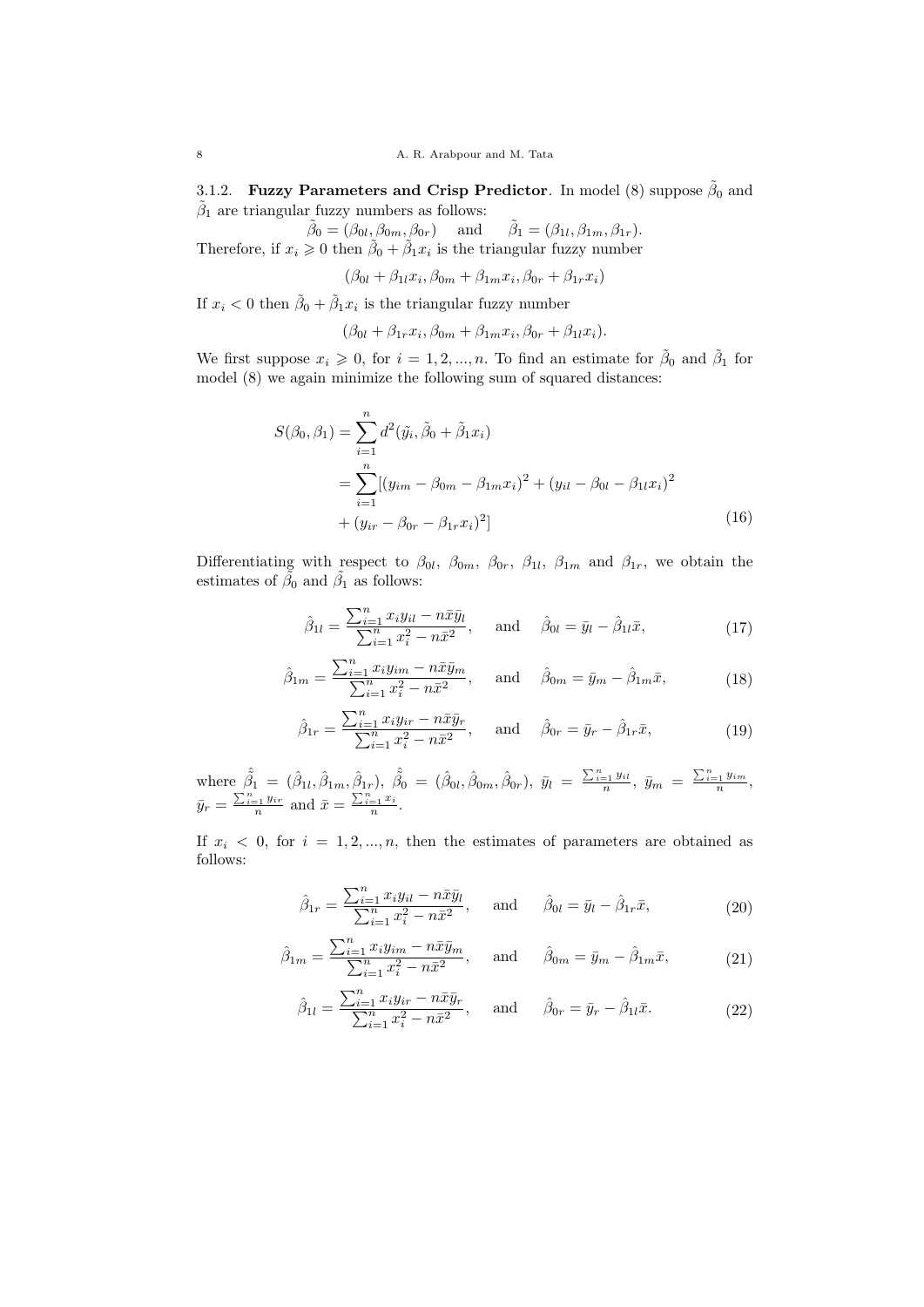The case when some of the  $x_i$ 's are positive and others negative is also easily handled.

**Remark 3.3.** We note that if  $\beta_{0l} = \beta_{0m} = \beta_{0r}$  and  $\beta_{1l} = \beta_{1m} = \beta_{1r}$  the estimates  $(17)-(19)$  reduce to  $(6)$ .

3.1.3. Fuzzy Parameters and Fuzzy Predictor. Suppose in model (9)  $\tilde{x_i}$ 's and  $\tilde{\beta}_0$  and  $\tilde{\beta}_1$  are all triangular fuzzy numbers. An approximation for product of two positive triangular fuzzy numbers  $\tilde{A}_1 = (a_{1l}, a_{1m}, a_{1r})$  and  $\tilde{A}_2 = (a_{2l}, a_{2m}, a_{2r})$  is as follows [13]:

$$
\tilde{A}_1 \tilde{A}_2 \simeq (a_{1l} a_{2l}, a_{1m} a_{2m}, a_{1r} a_{2r}).
$$

Therefore,  $\tilde{\beta}_0 + \tilde{\beta}_1 \tilde{x}_i$  is the approximately triangular fuzzy number

$$
(\beta_{0l} + \beta_{1l}x_{il}, \beta_{0m} + \beta_{1m}x_{im}, \beta_{0r} + \beta_{1r}x_{ir}).
$$

To find an estimate for  $\tilde{\beta}_0$  and  $\tilde{\beta}_1$  we minimize the following sum of squared distances:

$$
S(\beta_0, \beta_1) = \sum_{i=1}^n d^2(\tilde{y}_i, \tilde{\beta}_0 + \tilde{\beta}_1 \tilde{x}_i)
$$
  
= 
$$
\sum_{i=1}^n [(y_{im} - \beta_{0m} - \beta_{1m} x_{im})^2 + (y_{il} - \beta_{0l} - \beta_{1l} x_{il})^2
$$
  
+ 
$$
(y_{ir} - \beta_{0r} - \beta_{1r} x_{ir})^2].
$$
 (23)

Differentiating with respect to  $\beta_{0l}$ ,  $\beta_{0m}$ ,  $\beta_{0r}$ ,  $\beta_{1l}$ ,  $\beta_{1m}$  and  $\beta_{1r}$ , we obtain the following the estimates of  $\tilde{\beta}_1$  and  $\tilde{\beta}_0$ :

$$
\hat{\beta}_1 = (\hat{\beta}_{1l}, \hat{\beta}_{1m}, \hat{\beta}_{1r})
$$
 and  $\hat{\beta}_0 = (\hat{\beta}_{0l}, \hat{\beta}_{0m}, \hat{\beta}_{0r})$ 

where  $\bar{x}_l = \frac{\sum_{i=1}^n x_{il}}{n}, \bar{x}_m = \frac{\sum_{i=1}^n x_{im}}{n}, \bar{x}_r = \frac{\sum_{i=1}^n x_{ir}}{n}, \bar{y}_l, \bar{y}_m$  and  $\bar{y}_r$  are as defined in the previous section and

$$
\hat{\beta}_{1l} = \frac{\sum_{i=1}^{n} x_{il} y_{il} - n \bar{x}_{l} \bar{y}_{l}}{\sum_{i=1}^{n} x_{il}^{2} - n \bar{x}_{l}^{2}}, \quad \text{and} \quad \hat{\beta}_{0l} = \bar{y}_{l} - \hat{\beta}_{1l} \bar{x}_{l}, \tag{24}
$$

$$
\hat{\beta}_{1m} = \frac{\sum_{i=1}^{n} \tilde{x}_{im} \tilde{y}_{im} - n \bar{x}_{m} \bar{y}_{m}}{\sum_{i=1}^{n} \tilde{x}_{im}^{2} - n \bar{x}_{m}^{2}}, \quad \text{and} \quad \hat{\beta}_{0m} = \bar{y}_{m} - \hat{\beta}_{1m} \bar{x}_{m}, \quad (25)
$$

$$
\hat{\beta}_{1r} = \frac{\sum_{i=1}^{H^{2}} x_{ir} y_{ir} - n \bar{x}_r \bar{y}_r}{\sum_{i=1}^{n} x_{ir}^2 - n \bar{x}_r^2}, \quad \text{and} \quad \hat{\beta}_{0r} = \bar{y}_r - \hat{\beta}_{1r} \bar{x}_r. \tag{26}
$$

The case when the fuzzy numbers  $\tilde{x}_i$ 's and  $\tilde{\beta}_1$  are not all positive is similarly handled.

Remark 3.4. Again, this is a true generalization of the previous models. In other words, if either the predictor variable or the parameters are crisp, the model reduces to a corresponding earlier model.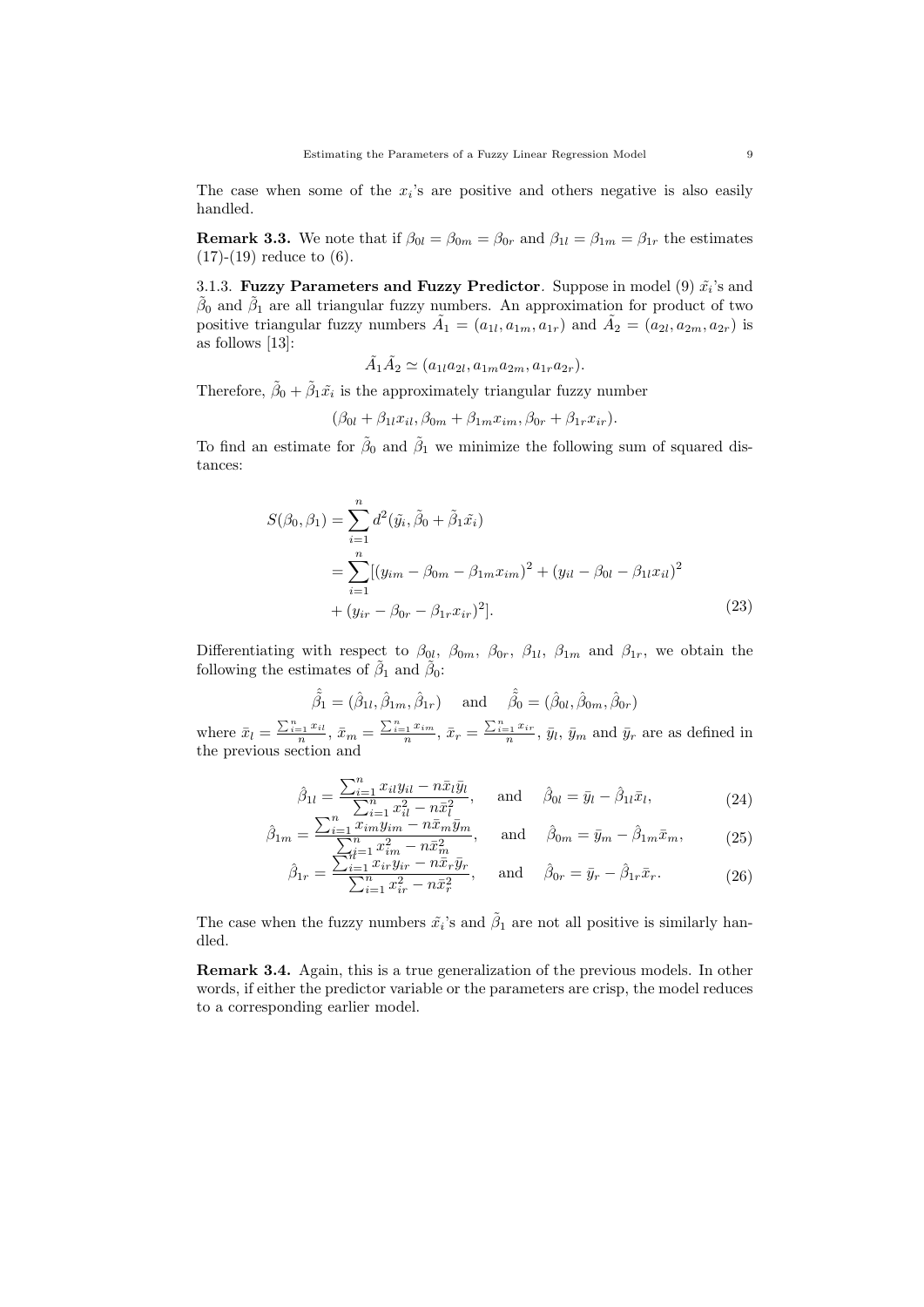3.2. The Trapezoidal Case. In this section we estimate the parameters  $\beta_0$  and  $\beta_1$ of the models  $(7)$  and  $(8)$ , when the predictors variables in  $(7)$  and the parameters in (8) are trapezoidal fuzzy numbers.

3.2.1. Fuzzy Predictor and Crisp Parameters. Let  $\tilde{x}_i = (x_{il}, x_{im}, x_{iu}, x_{ir})$ and  $\tilde{y}_i = (y_{ii}, y_{im}, y_{iu}, y_{ir}),$  for  $i = 1, 2, ..., n$ , be trapezoidal fuzzy numbers. Again in model (7) two cases arise according as  $\beta_1 \geq 0$  or  $\beta_1 < 0$ .

For the first case  $\beta_0 + \beta_1 \tilde{x}_i$  is the trapezoidal fuzzy number  $(\beta_0 + \beta_1 x_{il}, \beta_0 + \beta_1 x_{il})$  $\beta_1 x_{im}, \beta_0 + \beta_1 x_{iu}, \beta_0 + \beta_1 x_{ir}$ . Hence by definition of distance between two trapezoidal fuzzy numbers in (3) we have:

$$
S^{+}(\beta_{0}, \beta_{1}) = \sum_{i=1}^{n} [(y_{il} - \beta_{0} - \beta_{1}x_{il})^{2} + 0.5(y_{im} - \beta_{0} - \beta_{1}x_{im})^{2} + 0.5(y_{iu} - \beta_{0} - \beta_{1}x_{iu})^{2} + (y_{ir} - \beta_{0} - \beta_{1}x_{ir})^{2}]
$$
(27)

Differentiating with respect to  $\beta_0$  and  $\beta_1$ , we obtain the estimates of  $\beta_0$  and  $\beta_1$  as follows:

$$
\hat{\beta}_1^+ = \frac{\sum_{i=1}^n (x_{il}y_{il} + 0.5x_{im}y_{im} + 0.5x_{iu}y_{iu} + x_{ir}y_{ir}) - 3n\bar{x}\bar{y}}{\sum_{i=1}^n (x_{il}^2 + 0.5x_{im}^2 + 0.5x_{iu}^2 + x_{ir}^2) - 3n\bar{x}^2},
$$
\n(28)

and

$$
\hat{\beta}_0^+ = \bar{y} - \hat{\beta}_1^+ \bar{x},\tag{29}
$$

where  $\bar{y} = \frac{\sum_{i=1}^{n} (y_{ii}+0.5y_{im}+0.5y_{iu}+y_{ir})}{3n}$  and  $\bar{x} = \frac{\sum_{i=1}^{n} (x_{il}+0.5x_{im}+0.5x_{iu}+x_{ir})}{3n}$ . Also if  $\beta_1 < 0$ , then we have:

$$
S^{-}(\beta_0, \beta_1) = \sum_{i=1}^{n} [(y_{il} - \beta_0 - \beta_1 x_{ir})^2 + 0.5(y_{im} - \beta_0 - \beta_1 x_{iu})^2
$$
  
+ 0.5(y\_{iu} - \beta\_0 - \beta\_1 x\_{im})^2 + (y\_{ir} - \beta\_0 - \beta\_1 x\_{il})^2] (30)

We again minimize (30) to estimates  $\beta_0$  and  $\beta_1$ . The estimators obtain as follows:

$$
\hat{\beta}_1^- = \frac{\sum_{i=1}^n (x_{ir}y_{il} + 0.5x_{iu}y_{im} + 0.5x_{im}y_{iu} + x_{il}y_{ir}) - 3n\bar{x}\bar{y}}{\sum_{i=1}^n (x_{il}^2 + 0.5x_{im}^2 + 0.5x_{iu}^2 + x_{ir}^2) - 3n\bar{x}^2}
$$
(31)

and

$$
\hat{\beta}_0^- = \bar{y} - \hat{\beta}_1^- \bar{x} \tag{32}
$$

Lemma 3.5. For every nondegenerate data set

$$
\hat{\beta}_1^+ \geqslant \hat{\beta}_1^-.
$$

*Proof.* Let  $T_{xx} = \sum_{i=1}^{n} (x_{il}^2 + 0.5x_{im}^2 + 0.5x_{iu}^2 + x_{ir}^2) - 3n\bar{x}^2$ , we can write  $T_{xx}$  as  $T_{xx} = \sum_{i=1}^{n} (x_{il} - \overline{\overline{x}})^2 + 0.5 \sum_{i=1}^{n} (x_{im} - \overline{x})^2 + 0.5 \sum_{i=1}^{n} (x_{iu} - \overline{x})^2 + \sum_{i=1}^{n} (x_{ir} - \overline{x})^2,$ therefore  $T_{xx} \geqslant 0$ .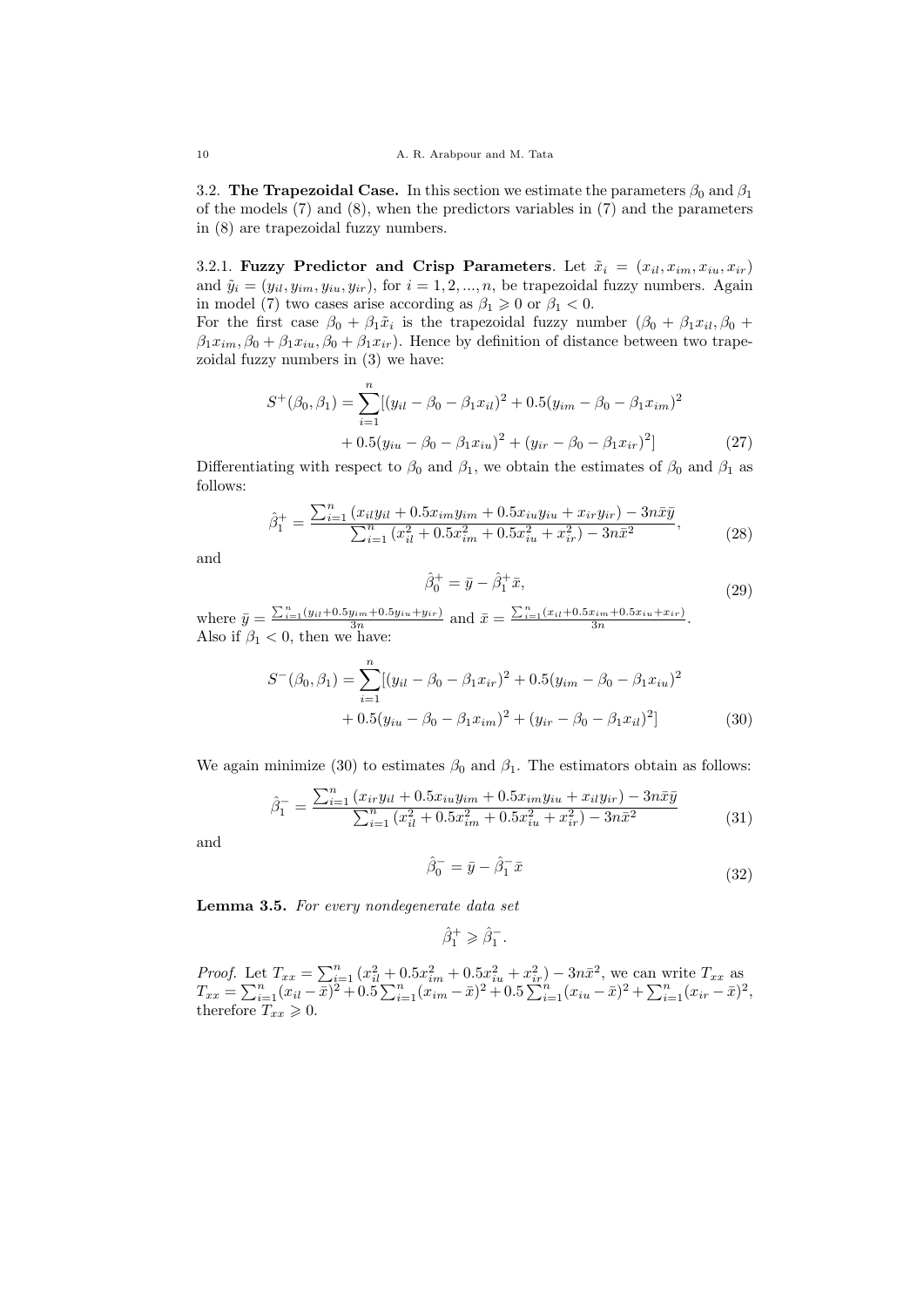By  $(28)$  and  $(31)$  we have:

$$
T_{xx}(\hat{\beta}_1^+ - \hat{\beta}_1^-) = \left[\sum_{i=1}^n (x_{il}y_{il} + 0.5x_{im}y_{im} + 0.5x_{iu}y_{iu} + x_{ir}y_{ir}) - 3n\bar{x}\bar{y}\right]
$$
  

$$
-\left[\sum_{i=1}^n (x_{ir}y_{il} + 0.5x_{iu}y_{im} + 0.5x_{im}y_{iu} + x_{il}y_{ir}) - 3n\bar{x}\bar{y}\right]
$$
  

$$
=\sum_{i=1}^n [(x_{il} - x_{ir})y_{il} + 0.5(x_{im} - x_{iu})y_{im}
$$
  

$$
+ 0.5(x_{iu} - x_{im})y_{iu} + (x_{ir} - x_{il})y_{ir}]
$$
  

$$
=\sum_{i=1}^n [(x_{il} - x_{ir})(y_{il} - y_{ir}) + 0.5(x_{iu} - x_{im})(y_{iu} - y_{im})],
$$

since  $x_{ir} - x_{il}$ ,  $x_{iu} - x_{im}$ ,  $y_{ir} - y_{il}$ ,  $y_{iu} - y_{im}$  and  $T_{xx}$  are all positive, therefore  $T_{xx}(\hat{\beta}_1^+ - \hat{\beta}_1^-) \geq 0$ , proving the lemma.

**Theorem 3.6.** The estimators (28) and (31) are unique if the nondegenerate data set is tight. If the data set is tight positive, the fuzzy least squares regression line is  $\tilde{y}_i = \hat{\beta}_0 + \hat{\beta}_1^+ \tilde{x}_i$ , and if tight negative it is  $\tilde{y}_i = \hat{\beta}_0 + \hat{\beta}_1^- \tilde{x}_i$ .

*Proof.* Suppose that the data set is tight positive. By Lemma 3.5,  $\hat{\beta}_1^+ \geq \hat{\beta}_1^- \geq 0$ . However, it is easily seen that if  $\hat{\beta}_1^- \geq 0$ , then  $S^-(\beta_0, \beta_1) = \sum_{i=1}^n d^2(\tilde{y}_i, \beta_0 + \beta_1 \tilde{x}_i)$ in (30) simply cannot arise as a possible solution to the minimization of the sum of squared distances between  $\tilde{y}_i$  and  $\beta_0 + \beta_1 \tilde{x}_i$ .

Let V be the cone in  $\mathcal{P}(\mathbb{R})^n$  generated by the n-vectors of trapezoidal fuzzy numbers  $\tilde{\mathbf{1}}' = (\tilde{1}, \tilde{1}, ..., \tilde{1})$  and  $\tilde{\mathbf{X}}' = (\tilde{X}_1, \tilde{X}_2, ..., \tilde{X}_n)$ , where  $\tilde{1}$  denotes trapezoidal fuzzy number  $\tilde{1} = (1, 1, 1, 1)$  and  $\tilde{X}_i = (x_{il}, x_{im}, x_{iu}, x_{ir})$  for  $i = 1, 2, ..., n$ . By Corollary 2.4, if a pair  $\beta_0^*$  and  $\beta_1^*$  exists that minimizes the distance between  $\tilde{\mathbf{Y}}' = (\tilde{Y}_1, \tilde{Y}_2, \dots, \tilde{Y}_n)$  and the cone  $\{\beta_0\tilde{\mathbf{1}} + \beta_1\tilde{\mathbf{X}} : \beta_0, \beta_1 \geq 0\}$ , it is unique. A similar argument holds for the tight negative case.

**Remark 3.7.** We note that if  $x_{im} = x_{iu}$  the trapezoidal fuzzy numbers reduce to triangular fuzzy numbers and then the estimates (28) and (29)  $(31)$  and (32) reduce to (11) and (12)  $((14)$  and (15), respectively.

3.2.2. Crisp Predictor and Fuzzy Parameters. In model (8) if  $\tilde{\beta}_0$  and  $\tilde{\beta}_1$  are trapezoidal fuzzy numbers, where  $\tilde{\beta}_0 = (\beta_{0l}, \beta_{0m}, \beta_{0u}, \beta_{0r})$  and  $\tilde{\beta}_1 = (\beta_{1l}, \beta_{lm}, \beta_{1u}, \beta_{1r})$ , then for  $x_i > 0$ ,  $\tilde{\beta}_0 + \tilde{\beta}_1 x_i$  is the trapezoidal fuzzy number

$$
(\beta_{0l} + \beta_{1l}x_i, \beta_{0m} + \beta_{1m}x_i, \beta_{0u} + \beta_{1u}x_i, \beta_{0r} + \beta_{1r}x_i).
$$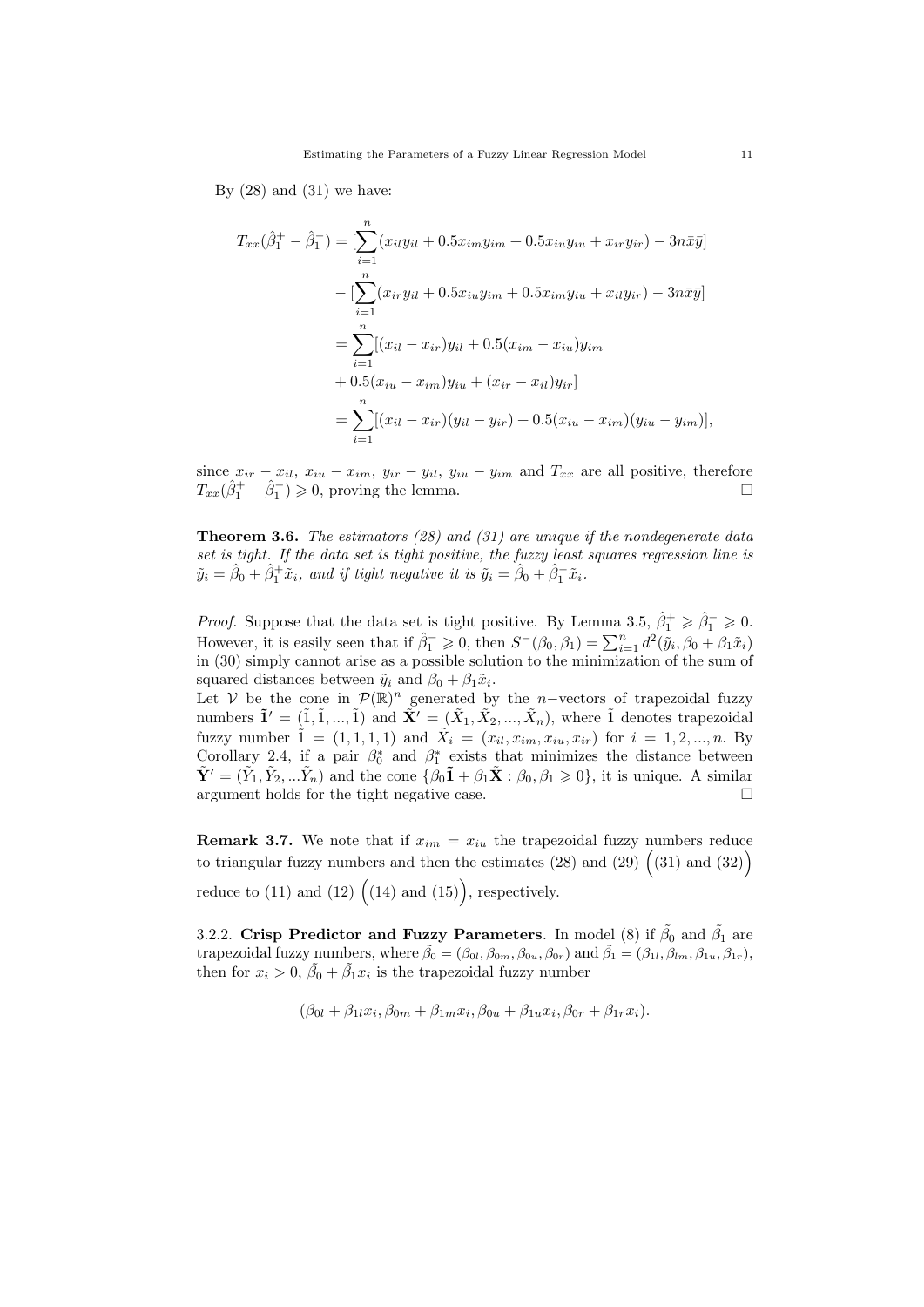To find an estimate for  $\tilde{\beta}_0$  and  $\tilde{\beta}_1$  we minimize the sum of squared distances

$$
S(\beta_0, \beta_1) = \sum_{i=1}^n d^2(\tilde{y}_i, \tilde{\beta}_0 + \tilde{\beta}_1 x_i)
$$
  
= 
$$
\sum_{i=1}^n [(y_{il} - \beta_{0l} - \beta_{1l} x_i)^2 + 0.5(y_{im} - \beta_{0m} - \beta_{1m} x_i)^2
$$
  
+ 
$$
0.5(y_{iu} - \beta_{0u} - \beta_{1u} x_i)^2 + (y_{ir} - \beta_{0r} - \beta_{1r} x_i)^2]
$$
(33)

Differentiating with respect to  $\beta_{0l}$ ,  $\beta_{0m}$ ,  $\beta_{0u}$ ,  $\beta_{0r}$  and  $\beta_{1l}$ ,  $\beta_{1m}$ ,  $\beta_{1u}$ ,  $\beta_{1r}$ , we obtain the estimates of  $\tilde{\beta}_1$  and  $\tilde{\beta}_0$  as follows:

$$
\hat{\hat{\beta}}_1 = (\hat{\beta}_{1l}, \hat{\beta}_{1m}, \hat{\beta}_{1u}, \hat{\beta}_{1r}) \quad \text{and} \quad \hat{\hat{\beta}}_0 = (\hat{\beta}_{0l}, \hat{\beta}_{0m}, \hat{\beta}_{0u}, \hat{\beta}_{0r}),
$$
  
where  $\bar{x} = \frac{\sum_{i=1}^n x_i}{n}$ ,  $\bar{y}_l = \frac{\sum_{i=1}^n y_{il}}{n}$ ,  $\bar{y}_m = \frac{\sum_{i=1}^n y_{im}}{n}$ ,  $\bar{y}_u = \frac{\sum_{i=1}^n y_{iu}}{n}$ ,  $\bar{y}_r = \frac{\sum_{i=1}^n y_{ir}}{n}$ , and

$$
\hat{\beta}_{1l} = \frac{\sum_{i=1}^{n} x_i y_{il} - n \bar{x} \bar{y}_l}{\sum_{i=1}^{n} x_i^2 - n \bar{x}^2}, \quad \text{and} \quad \hat{\beta}_{0l} = \bar{y}_l - \hat{\beta}_{1l} \bar{x}, \tag{34}
$$

$$
\hat{\beta}_{1m} = \frac{\sum_{i=1}^{n} x_i y_{im} - n \bar{x} \bar{y}_m}{\sum_{i=1}^{n} x_i^2 - n \bar{x}^2}, \quad \text{and} \quad \hat{\beta}_{0m} = \bar{y}_m - \hat{\beta}_{1m} \bar{x}, \tag{35}
$$

$$
\hat{\beta}_{1u} = \frac{\sum_{i=1}^{n} x_i y_{iu} - n \bar{x} \bar{y}_u}{\sum_{i=1}^{n} x_i^2 - n \bar{x}^2}, \quad \text{and} \quad \hat{\beta}_{0u} = \bar{y}_u - \hat{\beta}_{1u} \bar{x}, \tag{36}
$$

$$
\hat{\beta}_{1r} = \frac{\sum_{i=1}^{n} x_i y_{ir} - n \bar{x} \bar{y}_r}{\sum_{i=1}^{n} x_i^2 - n \bar{x}^2}, \quad \text{and} \quad \hat{\beta}_{0r} = \bar{y}_r - \hat{\beta}_{1r} \bar{x}.
$$
 (37)

**Remark 3.8.** Again, if  $\beta_{0m} = \beta_{0u}$  and  $\beta_{1m} = \beta_{1u}$  and  $y_{im} = y_{iu}$  then the estimates (34)-(37) reduce to (17)-(19).

3.3. A Generalization to Multivariate Linear Regression. For the multivariate fuzzy regression model with n observations  $(\tilde{y}_i, \tilde{x}_{i1}, ..., \tilde{x}_{ik})$  we may write

$$
y_i = \beta_1(x_{i1} - \bar{x}_{1}) + \beta_2(x_{i2} - \bar{x}_{2}) + \dots + \beta_k(x_{ik} - \bar{x}_{k}) + \varepsilon_i, \qquad i = 1, 2, ..., n,
$$

where,  $\bar{x}_j = \frac{\sum_{i=1}^n x_{ij}}{n}$ , for  $j = 1, 2, ..., k$ . The  $x_{ij}$ 's or the positive parameters  $\beta_1$ ,  $\beta_2, \ldots, \beta_k$  may be trapezoidal fuzzy numbers. In the case of fuzzy predictors, the positive crisp parameters using distance (3) as a criterion, the estimate of the vector of parameters  $\beta' = (\beta_1, ..., \beta_k)$  satisfies the following "normal" equation:

$$
(\mathbf{X}_l'\mathbf{X}_l+0.5\mathbf{X}_m'\mathbf{X}_m+0.5\mathbf{X}_u'\mathbf{X}_u+\mathbf{X}_r'\mathbf{X}_r)\hat{\beta}=(\mathbf{X}_l'\mathbf{y}_l+0.5\mathbf{X}_m'\mathbf{y}_m+0.5\mathbf{X}_u'\mathbf{y}_u+\mathbf{X}_r'\mathbf{y}_r),
$$
 where

$$
\mathbf{y}'_l = (y_{1l}, y_{2l}, ..., y_{nl}), \qquad \mathbf{y}'_m = (y_{1m}, y_{2m}, ..., y_{nm}),
$$
  

$$
\mathbf{y}'_u = (y_{1u}, y_{2u}, ..., y_{nu}), \qquad \mathbf{y}'_r = (y_{1r}, y_{2r}, ..., y_{nr}),
$$
(38)

and the  $n \times k$  matrices  $\mathbf{X}_l$ ,  $\mathbf{X}_m$ ,  $\mathbf{X}_u$  and  $\mathbf{X}_r$  are defined as follows:

$$
\mathbf{X}_l = [x_{ij,l} - \bar{x}_j], \quad \mathbf{X}_m = [x_{ij,m} - \bar{x}_j], \quad \mathbf{X}_u = [x_{ij,u} - \bar{x}_j], \quad \mathbf{X}_r = [x_{ij,r} - \bar{x}_j].
$$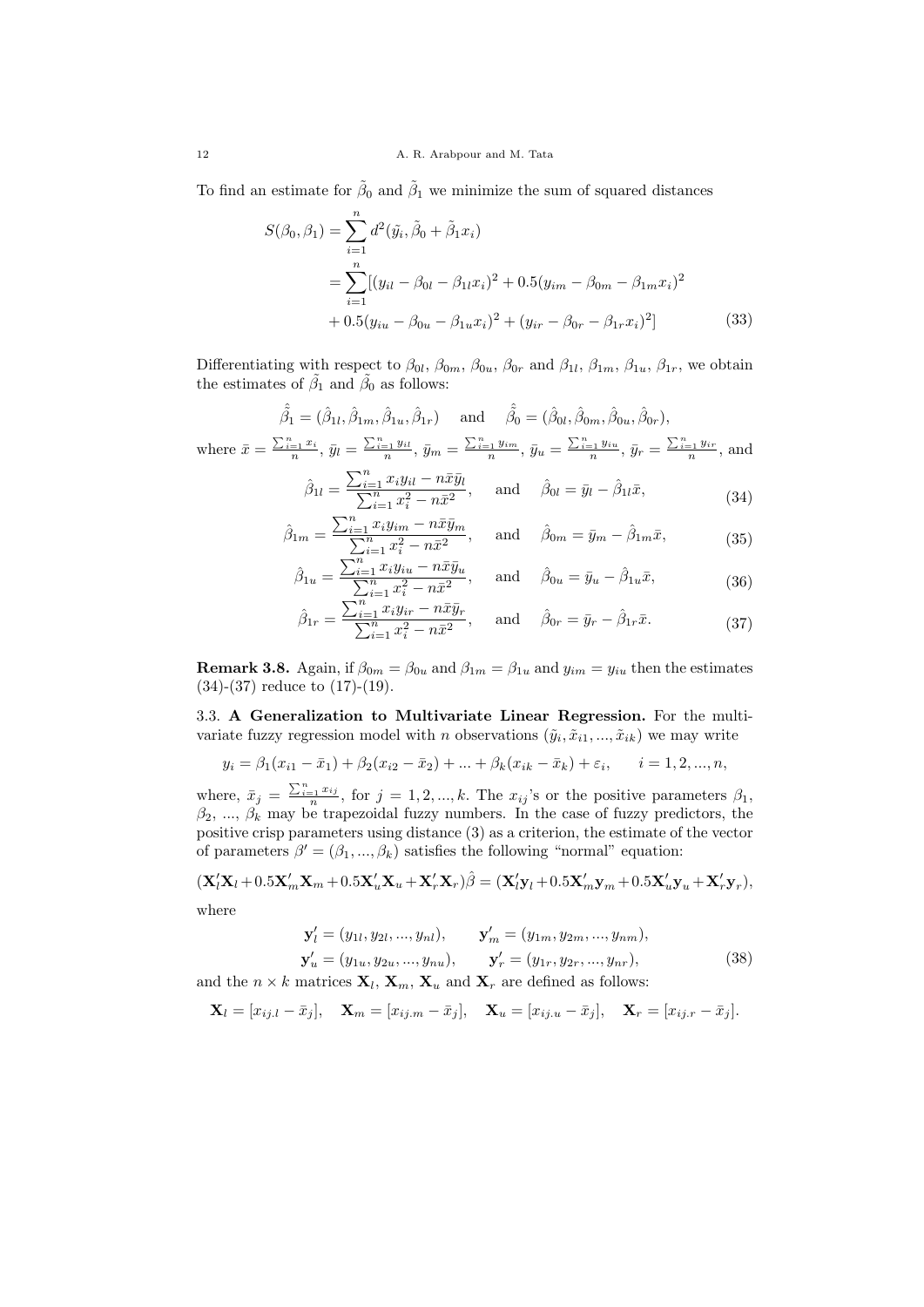The case of positive crisp predictors and fuzzy parameters is treated similarly by minimize the sum of squared distance as follows:

$$
S(\tilde{\beta}_0, \tilde{\beta}_1, ..., \tilde{\beta}_k) = \sum_{i=1}^n d^2(\tilde{y}_i, \tilde{\beta}_0 + \tilde{\beta}_1 x_{i1} + ... + \tilde{\beta}_k x_{ik})
$$
  
= 
$$
\sum_{i=1}^n [(y_{il} - \beta_{0l} - \beta_{1l} x_{i1} - ... - \beta_{kl} x_{ik})^2
$$
  
+ 0.5(y<sub>im</sub> - \beta\_{0m} - \beta\_{1m} x\_{i1} - ... - \beta\_{km} x\_{ik})^2  
+ 0.5(y<sub>iu</sub> - \beta\_{0u} - \beta\_{1u} x\_{i1} - ... - \beta\_{ku} x\_{ik})^2  
+ (y<sub>ir</sub> - \beta\_{0r} - \beta\_{1r} x\_{i1} - ... - \beta\_{kr} x\_{ik})^2] (39)

Differentiating with respect to parameters we can obtain the estimators by the following "normal" equation:

$$
(\mathbf{X}'\mathbf{X})\hat{\beta}_l = \mathbf{X}'\mathbf{y}_l,
$$
  
\n
$$
(\mathbf{X}'\mathbf{X})\hat{\beta}_m = \mathbf{X}'\mathbf{y}_m,
$$
  
\n
$$
(\mathbf{X}'\mathbf{X})\hat{\beta}_u = \mathbf{X}'\mathbf{y}_u,
$$
  
\n
$$
(\mathbf{X}'\mathbf{X})\hat{\beta}_r = \mathbf{X}'\mathbf{y}_r,
$$
\n(40)

where the  $n \times k$  matrix **X** is the response observation and

$$
\hat{\beta}'_l = (\hat{\beta}_{1l}, \hat{\beta}_{2l}, ..., \hat{\beta}_{kl}), \qquad \hat{\beta}'_m = (\hat{\beta}_{1m}, \hat{\beta}_{2m}, ..., \hat{\beta}_{km}), \n\hat{\beta}'_u = (\hat{\beta}_{1u}, \hat{\beta}_{2u}, ..., \hat{\beta}_{ku}), \qquad \hat{\beta}'_r = (\hat{\beta}_{1r}, \hat{\beta}_{2r}, ..., \hat{\beta}_{kr}).
$$
\n(41)

## 4. Simulation Studies and Numerical Examples

In this section we use simulation studies and numerical examples to illustrate that when the observations are triangular or trapezoidal fuzzy numbers, our estimators are better than the previous ones even with respect to the earlier criteria. All computing has been done using SAS software.

To evaluate the performance of a fuzzy regression model, Kim and Bishu [5], Kao and Chyu [4, 3], Yang and Lin [13] and the others use the absolute difference between the membership value of the observed and estimated fuzzy response, as a measure of error  $(a+b \text{ area in Figure 3})$ . In these papers this measure is also adopted as the criterion for computing the performance of difference methods; smaller values of this measure indicate a better fit.

Example 4.1. To show the effectiveness of our method we performed a simulation study as follows:

100 samples, each containing 100 " $x_i$ -values", were drawn from the uniform distribution on (0, 10), and  $x_{il} = x_i - \alpha_i$ ,  $x_{ir} = x_i + \gamma_i$  corresponding to each  $x_i$ , where  $\alpha_i$  and  $\gamma_i$  are a random point in the unit square (This may lead to asymmetrical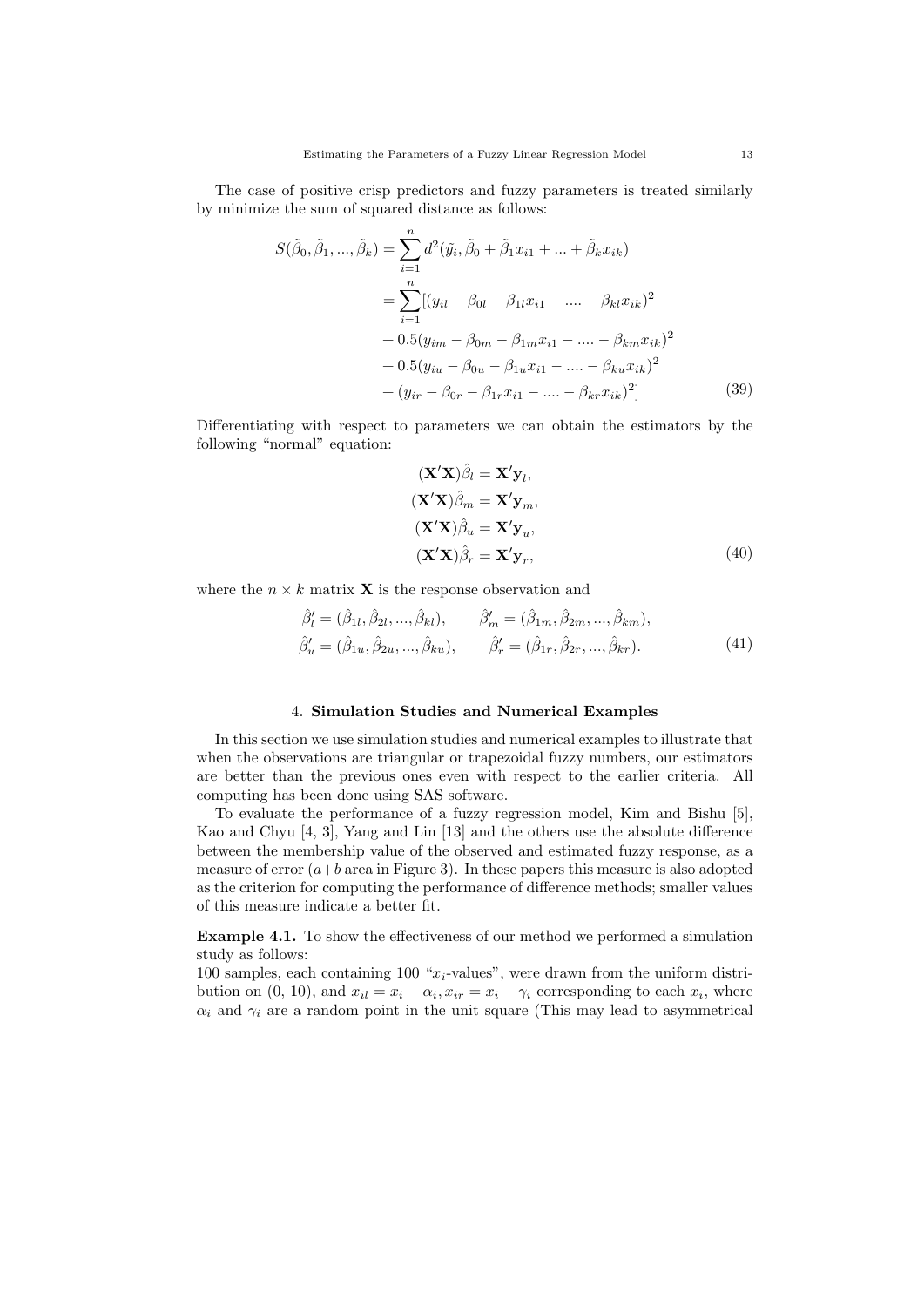

FIGURE 3. The prediction error for an observation.

triangular fuzzy numbers). Also, for each  $x_i$ , the "observed" response was chosen as:

$$
\tilde{y}_i = \beta_0 + \beta_1 \tilde{x}_i + \tilde{\varepsilon}_i,
$$

Where  $\varepsilon_i \stackrel{iid}{\sim} N(0,1)$ ,  $\beta_0 = 1$ , and  $\beta_1$  varies over the constants 0.6, 0.8, 1.0, 1.2, 1.4.

By applying the fuzzy least squares method described in Section 3.1 we estimate the parameters  $\beta_0$  and  $\beta_1$  for these simulated fuzzy observations. In order to compare our method with that of Kao-Chyu [3], we suppose  $\tilde{\beta}_0$  is triangular fuzzy number and  $\beta_1$  is positive crisp. Figure 4 shows a plot of our errors vs the errors of the Kao-Chyu method as computed in [3]. Only 15 of the 100 points lie below the bisector and we conclude that our method is better about (85%) of the times.

Example 4.2. We now apply the proposed method to fit the fuzzy linear regression model (8) to the data taken from Hong and Hwang [2]. In that example there are nine pairs of observations  $(\tilde{y}_i, x_i)$  as shown in Table 1.

By applying (17)-(19) the fuzzy linear regression model obtained by our method is as follows:

$$
\tilde{y}_i = (-5.249, -4.895, -4.541) + (1.138, 1.195, 1.252)x_i
$$

It is interesting that the spreads for  $\hat{\tilde{\beta}}_0$  are both zero and the fuzzy model obtained by the Hong and Hwang [2] approach is:

$$
\tilde{Y}_{HH} = -5.451 + (0.709, 1.217, 1.725)x
$$

Applying the Kao-Chyu method [3] to this data, we have the following fuzzy regression model:

$$
\tilde{Y}_{KC} = -4.89487 + 1.19542 x + (-2.99, 0, 1.80)
$$

We note that if one adds the "constant" terms, since one of them is fuzzy,  $\hat{\tilde{\beta}}_0$  is in fact fuzzy. The errors of the observations are shown in Table 1. We see that the sum of errors in our method  $(10.3944)$  is considerably less than that of the Hong-Hwang and Kao-Chyu method.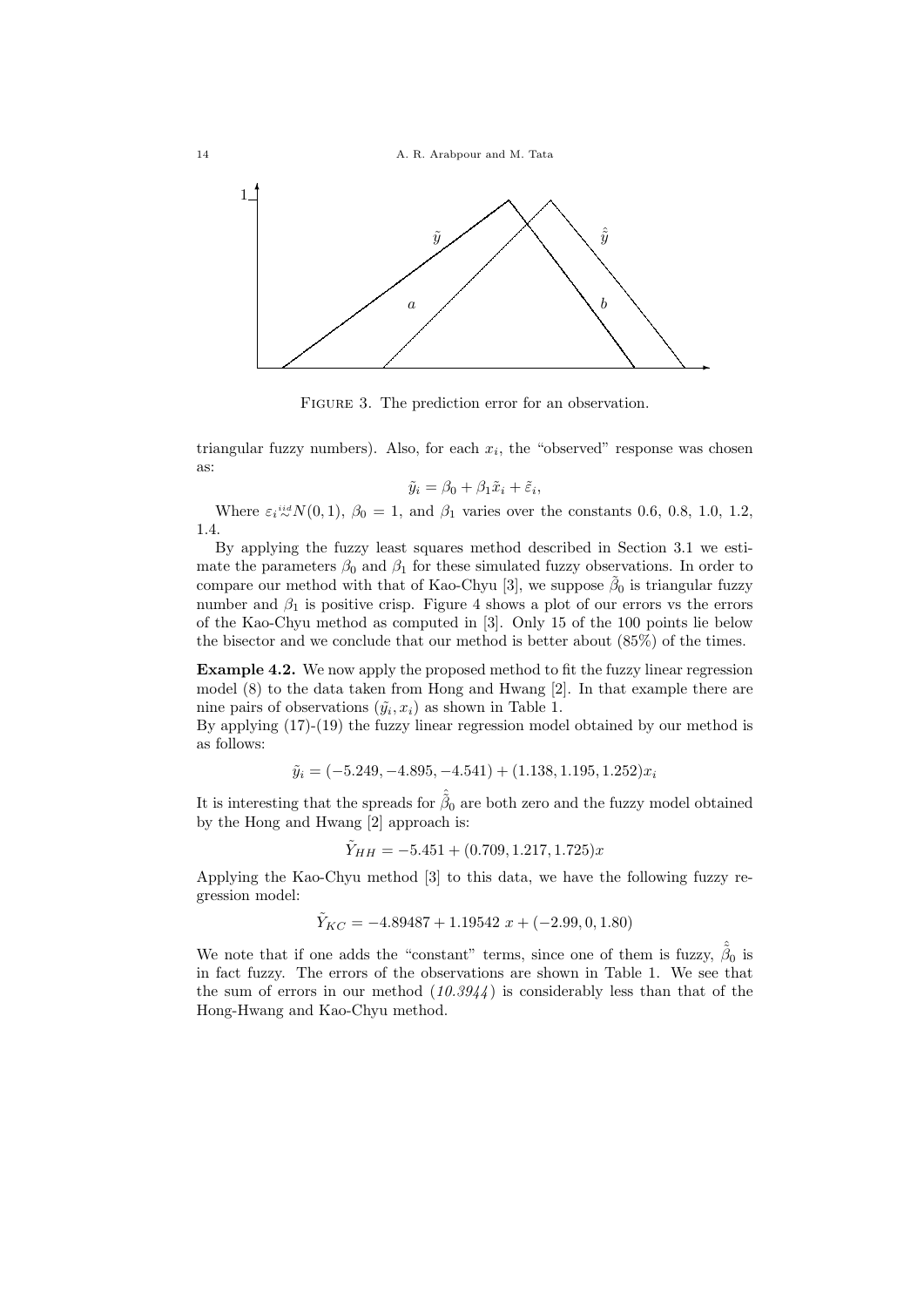

FIGURE 4. Error of simulation data for model (7).

|                |                      |           | The data   | Error terms |            |
|----------------|----------------------|-----------|------------|-------------|------------|
|                | Response             | Predictor | Hong-Hwang | Kao-Chyu    | Our method |
| Obs.           | Variable             | Variable  | Approach   | Approach    |            |
| 1              | $(-2.1, -1.6, -1.1)$ | 1.0       | 2.0160     | 2.8875      | 0.9113     |
| $\overline{2}$ | $(-2.3, -1.8, -1.3)$ | 3.0       | 2.0480     | 1.9324      | 0.7473     |
| 3              | $(-1.5, -1.0, -0.5)$ | 4.0       | 3.1537     | 1.9943      | 1.0471     |
| 4              | (0.7, 1.2, 1.7)      | 5.6       | 4.6965     | 1.9458      | 0.8928     |
| 5              | (1.2, 2.2, 3.2)      | 7.8       | 3.4238     | 2.6143      | 1.7993     |
| 6              | (5.8, 6.8, 7.8)      | 10.2      | 4.1836     | 1.4666      | 0.8685     |
| 7              | (9.0, 10.0, 11.0)    | 11.0      | 4.8699     | 3.0077      | 1.9537     |
| 8              | (9.0, 10.0, 11.0)    | 11.5      | 4.9699     | 2.4298      | 1.6401     |
| 9              | 9.0, 10.0, 11.0)     | 12.7      | 5.4516     | 1.4254      | 0.5342     |
|                | Total error          |           | 34.8130    | 19.7039     | 10.3944    |

Table 1. The data and error in estimation for Example 4.2

Example 4.3. To show the effectiveness of our method for model (8), we performed a simulation study as follows:

100 samples, each containing 100  $x_i$ -values", were drawn from the uniform distribution on  $(0, 10)$ . Also, for each  $x_i$ , the "observed" response was chosen as

$$
\tilde{y}_i = \beta_0 + \beta_1 x_i + \tilde{\varepsilon}_i,
$$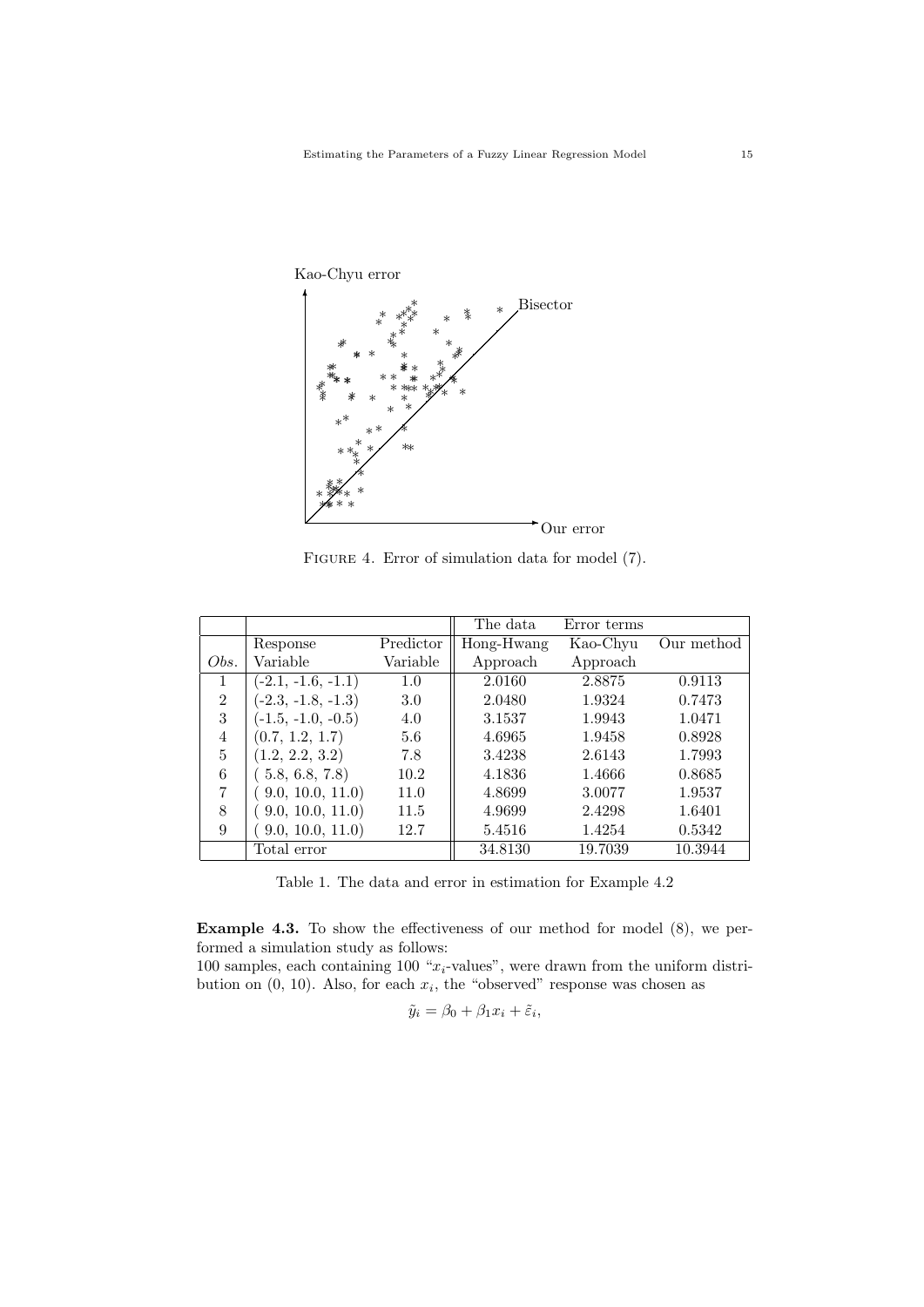

FIGURE 5. Error of simulation data for model  $(8)$ .

where  $\varepsilon_i \stackrel{iid}{\sim} N(0, 1)$ ,  $\beta_0 = 1$  and  $\beta_1$  varies over the constants 0.6, 0.8, 1.0, 1.2, 1.4. And  $y_{il} = y_i - \xi_i, y_{ir} = y_i + \eta_i$  corresponding to each  $y_i$ , where  $\xi_i$  and  $\eta_i$  are a random point in the unit square.

By applying (17)-(19) we obtained the fuzzy regression line for this simulated fuzzy observation. Figure 5 shows a plot of our errors vs the errors of the Kao-Chyu method as computed in [3]. It is clear that almost all of the 100 points lie above the bisector and hence in most (99.9%) cases our errors were smaller than the errors estimating by the Kao-Chyu method.

Example 4.4. In order to compare the proposed method with Yang and Lin for the fuzzy linear regression model (9), we apply this method to the data as show in Table 2. In this example  $\tilde{\beta}_0$  and  $\tilde{\beta}_1$  and  $\tilde{x}_i$  are triangular fuzzy numbers. We estimate the fuzzy parameters  $\tilde{\beta}_0$  and  $\tilde{\beta}_1$  by (24)-(26).

The fuzzy regression model estimated by our method is as follows:

 $\tilde{y}_i = (3.27580, 3.57243, 3.83865) + (0.518804, 0.519348, 0.523524)\tilde{x}_i$ 

To evaluate our model we compare it with the fuzzy model obtained by Yang and Lin [13] which is as follows:

 $\tilde{Y}_{YL} = (3.2052, 3.4967, 3.7882) + (0.5251, 0.5293, 0.5335)\tilde{x}$ 

Table 2 lists both our errors and those obtained by the Yang and Lin approach [13]. Again the sum of errors in our method  $(7.69)$  is less than that obtained by the Yang and Lin method. This implies that our fit is slightly better than that of Yang and Lin.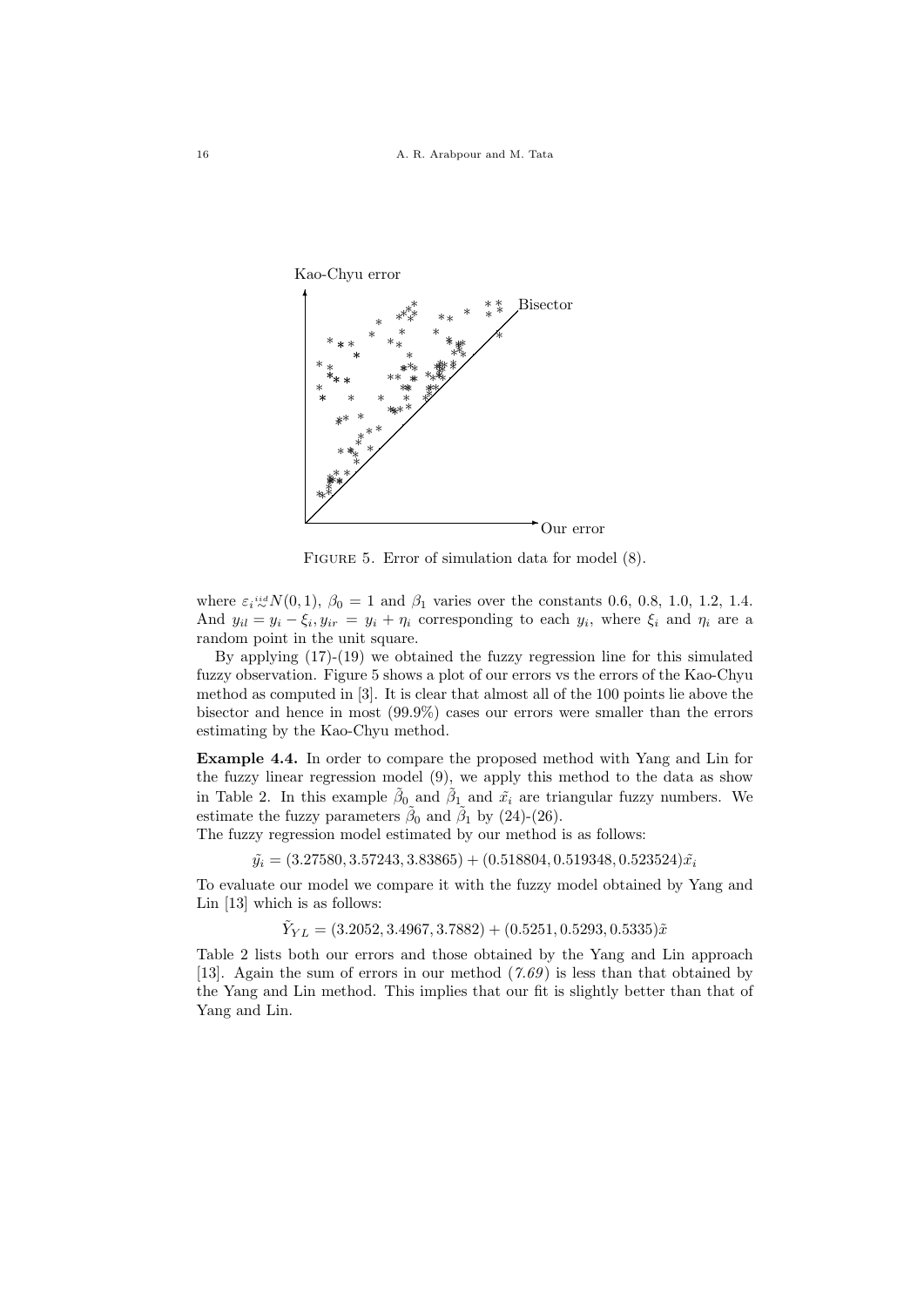|                |                          | The data                 | Error terms |            |
|----------------|--------------------------|--------------------------|-------------|------------|
| Obs.           | Response                 | Predictor                | Yang-Lin    | Our method |
|                | Variable $(\tilde{y}_i)$ | Variable $(\tilde{x}_i)$ | Approach    |            |
|                | (3.5, 4.0, 4.5)          | (1.5, 2.0, 2.5)          | 0.82247     | 0.85856    |
| $\mathfrak{D}$ | (5.0, 5.5, 6.0)          | (3.0, 3.5, 4.0)          | 0.27822     | 0.21580    |
| 3              | (6.5, 7.5, 8.5)          | (4.5, 5.5, 6.5)          | 1.53468     | 1.51221    |
| 4              | (6.0, 6.5, 7.0)          | (6.5, 7.0, 7.5)          | 0.95111     | 0.94164    |
| 5              | (8.0, 8.5, 9.0)          | (8.0, 8.5, 9.0)          | 0.77397     | 0.77724    |
| 6              | (7.0, 8.0, 9.0)          | (9.5, 10.5, 11.5)        | 1.51546     | 1.47983    |
| 7              | (10.0, 10.5, 11.0)       | (10.5, 11.0, 11.5)       | 1.10235     | 1.06797    |
| 8              | (9.0, 9.5, 10.0)         | (12.0, 12.5, 13.0)       | 0.88847     | 0.83765    |
|                | Total error              |                          | 7.86673     | 7.69090    |

Table 2. The error in estimation for Example 4.4

Example 4.5. In this example we use the trapezoidal fuzzy observations as shown in Table 3, and apply the equations (28) and (29) to these data to estimate  $\beta_0$  and  $\beta_1$ , as explained in Section 3.2.1. In fact Table 3 is a modification of Table 2; the unique central number has been replaced by an interval. The fuzzy least squares line obtained is as  $\tilde{y}_i = 3.4773 + 0.5319\tilde{x}_i$ .

The errors of the observations are shown in Table 3. Since trapezoidal fuzzy numbers are less precise than the corresponding triangular fuzzy numbers, it is not surprising that these errors are large. Of course the method of Kao-Chyu or Yang-Lin cannot be applied here.

| Obs.           | Response                   | Predictor                  | Error   |
|----------------|----------------------------|----------------------------|---------|
|                | Variable                   | Variable                   | Terms   |
| $\mathbf{1}$   | (3.5, 3.75, 4.25, 4.5)     | (1.5, 1.75, 2.25, 2.5)     | 1.6039  |
| $\overline{2}$ | (5.0, 5.25, 5.75, 6.0)     | (3.0, 3.25, 3.75, 4.0)     | 0.3627  |
| 3              | (6.5, 7.00, 8.00, 8.5)     | (4.5, 5.00, 6.00, 6.5)     | 2.0510  |
| 4              | (6.0, 6.25, 6.75, 7.0)     | (6.5, 6.75, 7.25, 7.5)     | 1.3080  |
| 5              | (8.0, 8.25, 8.75, 9.0)     | (8.0, 8.25, 8.75, 9.0)     | 0.9661  |
| 6              | (7.0, 7.50, 8.50, 9.0)     | (9.5, 10.00, 11.00, 11.5)  | 3.2359  |
| 7              | (10.0, 10.25, 10.75, 11.0) | (10.5, 10.75, 11.25, 11.5) | 1.1489  |
| 8              | (9.0, 9.25, 9.75, 10.0)    | (12.0, 12.25, 12.75, 13)   | 1.4626  |
|                |                            | Total error                | 12.1391 |

Table 3. The trapezoidal fuzzy observations and errors for Example 4.5

**Example 4.6.** In this example we use the trapezoidal fuzzy observations for  $\tilde{y}_i$ and crisp observation for  $x_i$  as shown in Table 4, and then apply the equations (34)-(37) to estimate  $\tilde{\beta}_0$  and  $\tilde{\beta}_1$ . Based on our formula we have

$$
\tilde{\beta}_0 = (3.29, 3.60, 4.22, 4.54), \ \tilde{\beta}_1 = 0.798.
$$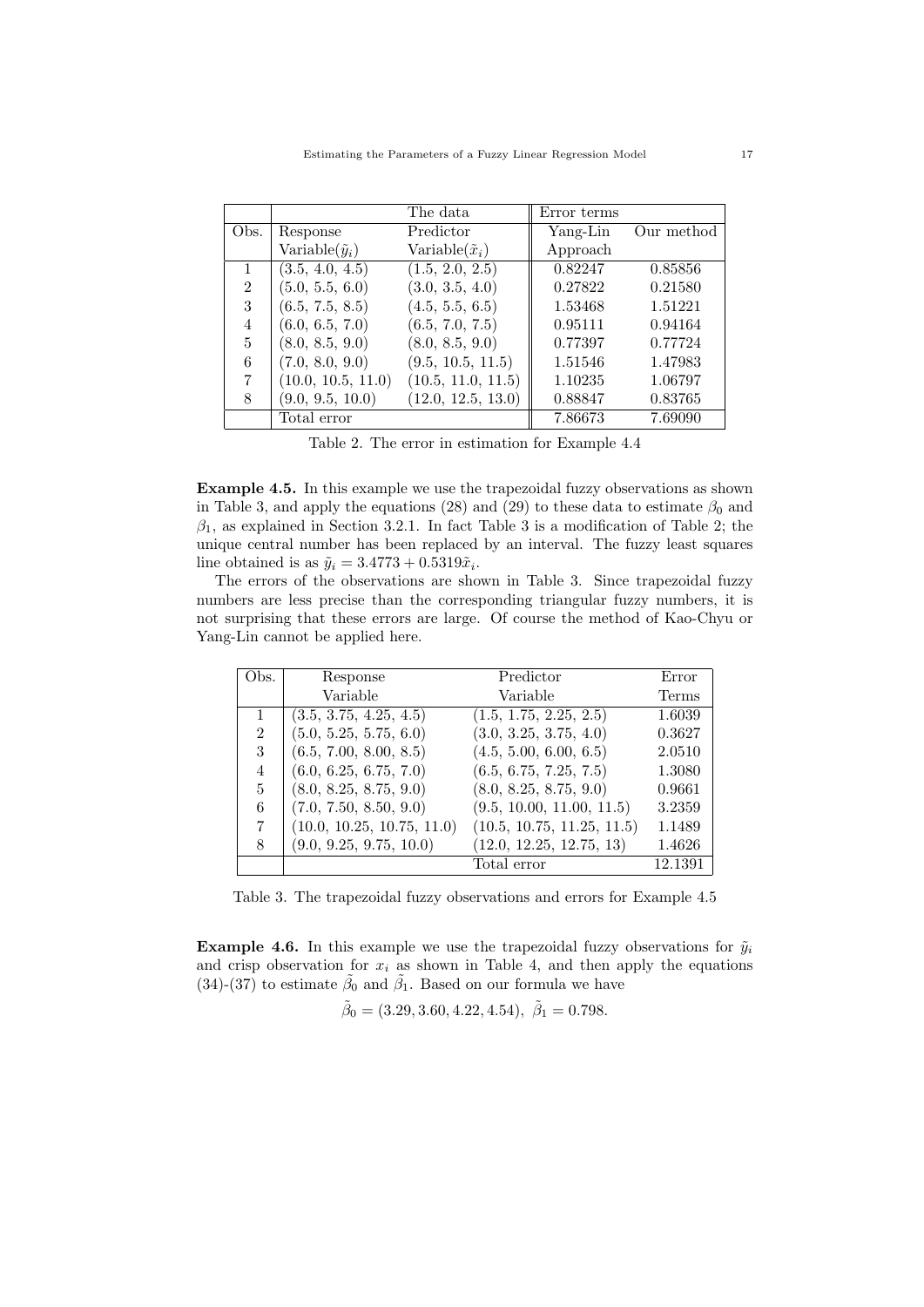Thus, the fuzzy regression model obtained is as follows:

$$
\tilde{y}_i = (3.29, 3.60, 4.22, 4.54) + 0.798 x_i
$$

The errors of the observations are shown in Table 4. Notice that the sum of errors in Table 4 is similar to the sum of errors in Table 3.

| Obs.           | Response                   | Predictor   | Error   |
|----------------|----------------------------|-------------|---------|
|                | Variable                   | Variable    | Terms   |
|                | (3.5, 3.75, 4.25, 4.5)     |             | 2.1196  |
| $\overline{2}$ | (5.0, 5.25, 5.75, 6.0)     | 2           | 0.0075  |
| 3              | (6.5, 7.00, 8.00, 8.5)     | 3           | 2.2114  |
| $\overline{4}$ | (6.0, 6.25, 6.75, 7.0)     | 4           | 2.1309  |
| 5              | (8.0, 8.25, 8.75, 9.0)     | 5           | 1.1997  |
| 6              | (7.0, 7.50, 8.50, 9.0)     | 6           | 1.3875  |
| 7              | (10.0, 10.25, 10.75, 11.0) |             | 1.6623  |
| 8              | (9.0, 9.25, 9.75, 10.0)    |             | 2.0826  |
|                |                            | Total error | 12.8020 |

Table 4. The trapezoidal fuzzy observations and errors for Example 4.6

# 5. Conclusion

In this paper we have used the method of least squares to estimate the parameters of various fuzzy regression models. This method is especially attractive since the estimators are very similar to those of the classical linear regression model and when the fuzzy data or the fuzzy parameters becomes crisp, the estimators and the fuzzy regression line are identical to those in the classical case. Moreover additional observations do not significantly affect the difficulty of computation, even when the fuzzy numbers involved are not symmetric.

Simulation studies show that the total error of this simple but powerful method is usually significantly smaller than that of the earlier methods.

#### **REFERENCES**

- [1] P. Diamond, *Fuzzy least squares*, Information Sciences, 46 (1988), 141-157.
- [2] D. H. Hong and C. Hwang, Support vector fuzzy regression machines, Fuzzy Sets and Systems, 138 (2003), 271-281.
- [3] C. Kao and C. Chyu, A fuzzy linear regression model with better explanatory power, Fuzzy Sets and Systems, 126 (2002), 401-409.
- [4] C. Kao and C. Chyu, Least-squares estimates in fuzzy regression analysis, European J. Oper. Res., 148 (2003), 426-435.
- [5] N. Kim , R. R. Bishu, Evaluation of fuzzy linear regression models by comparing membership functions, Fuzzy Sets and Systems, 100 (1998), 343-353.
- [6] M. L. Puri and D. A. Ralescu, Fuzzy random variables, J. Math. Anal. Appl., 114 (1986), 409-422.
- [7] M. Sakawa and H. Yano, Multiobjective fuzzy linear regression analysis for fuzzy input-output data, Fuzzy Sets and Systems,  $47$  (1992), 173-181.